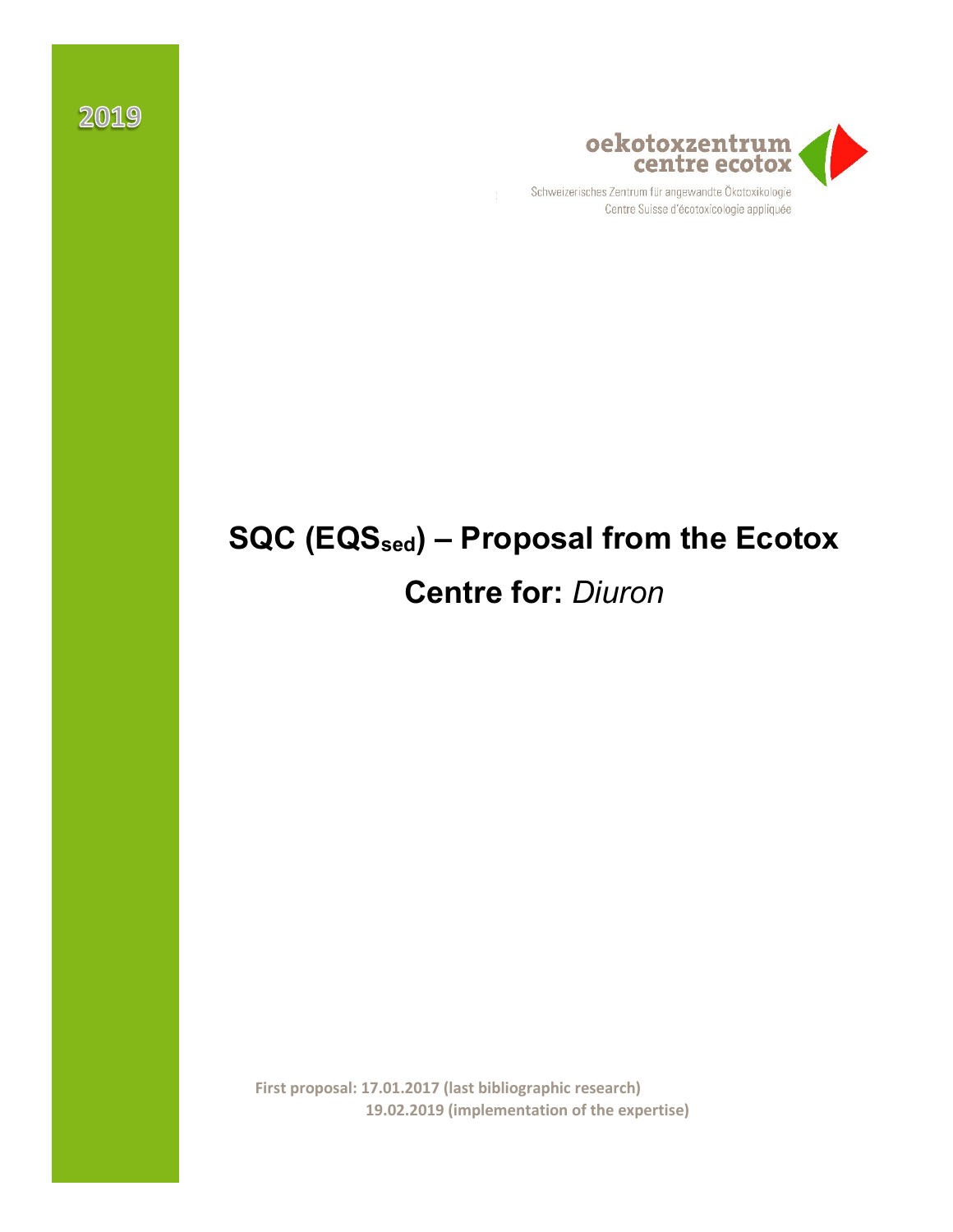#### **Imprint**

#### **Publisher**

Swiss Centre for Applied Ecotoxicology, 1015 Lausanne

#### **Commissioned by**

FOEN, Federal Office of the Environment, Water Quality Section, 3003 Bern

#### **Authors**

Michel Wildi, Alexandra Kroll, Carmen Casado-Martinez Swiss Centre for Applied Ecotoxicology

**Scientific Support**

Dr Karen Duis, ECT Oekotoxikologie GmbH, Böttgerstr. 2-14, D-65439 Flörsheim/Main, Germany

Please note that the suggested EQS and contents of this dossier do not necessarily reflect the opinion of the external reviewer.

#### **Contact**

Carmen Casado-Martinez[: Carmen.Casado@centreecotox.ch](mailto:Carmen.Casado@centreecotox.ch)

#### **Citation Proposal**

Michel Wildi, Carmen Casado-Martinez. 2019. SQC (EQSsed) – Proposal by the Ecotox Centre for: Diuron. Lausanne (CH): Swiss Centre for Applied Ecotoxicology; 29 pp.

**Oekotoxzentrum** | Eawag | Überlandstrasse 133 | 8600 Dübendorf | Schweiz T +41 (0)58 765 55 62 info@oekotoxzentrum.ch | www.oekotoxzentrum.ch

**Centre Ecotox** | EPFL-ENAC-IIE-GE | Station 2 | CH-1015 Lausanne | Suisse T +41 (0)21 693 62 58 | info@centreecotox.ch | www.centreecotox.ch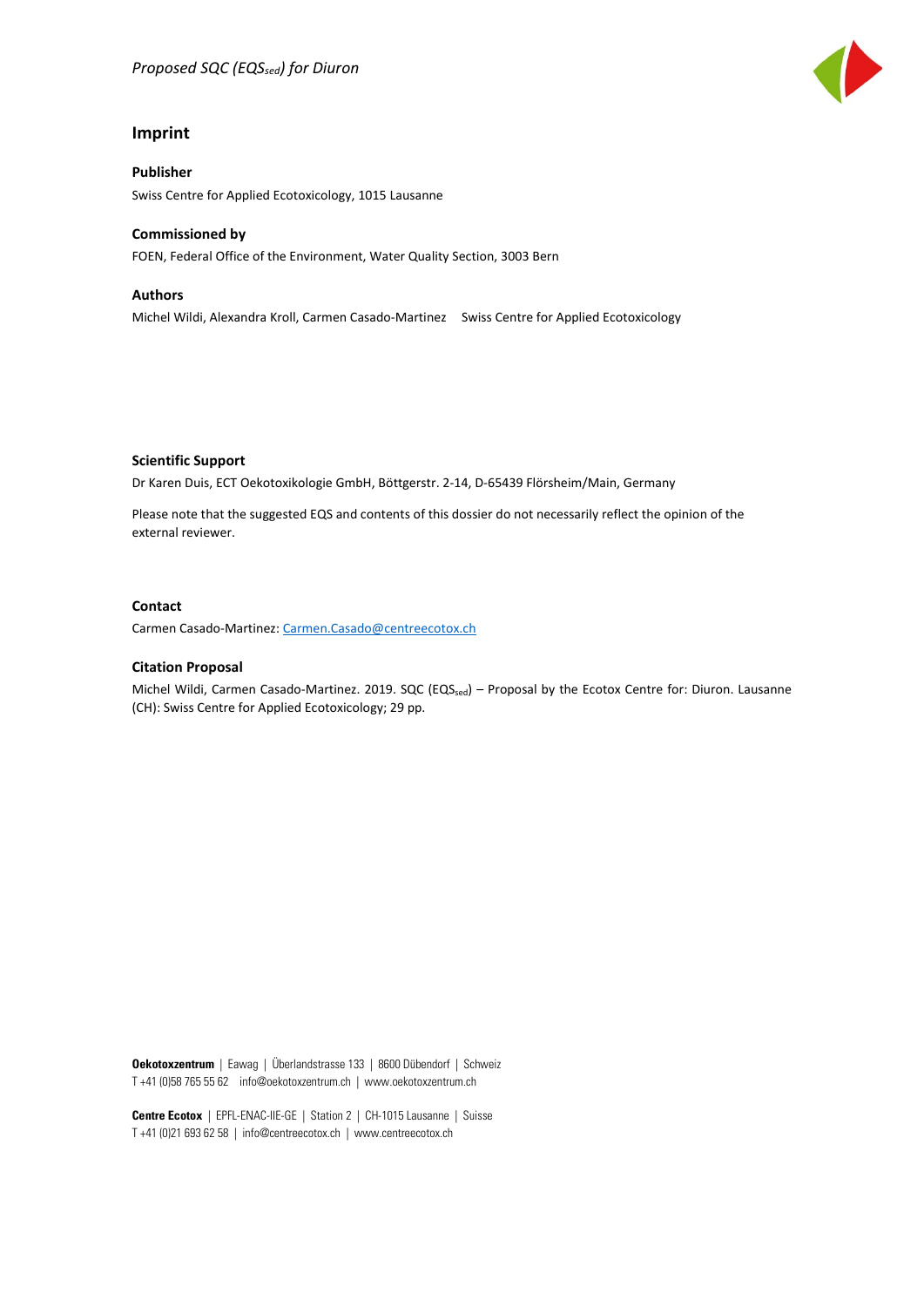

#### <span id="page-2-0"></span>Summary

#### **SQC (EQSsed): 0.39 µg/kg d.w.**

In the framework of the Module Sediment, which is intended to help cantons in sediment quality assessment, the Ecotox Centre develops proposals for Environmental Quality Criteria for sediment (SQC). SQC are derived applying the methodology described in the EU-Technical Guidance (TGD) for Deriving Environmental Quality Standards (EQS). In order to ensure that the dossiers are internationally comparable, the English terminology of the TGD will be used in the remainder of the dossier. These criteria provide a first screening tool to evaluate sediment chemical quality and the potential risk for the aquatic ecosystem. Based on the scientific literature available at present a tentative SQC for diuron of 0.39 µg/kg d.w. is proposed for standard sediments with 1 % OC.

#### <span id="page-2-1"></span>Zusammenfassung

#### $SQK$   $(EQS<sub>sed</sub>)$ : 0.39  $\mu$ g/kg d.w.

Im Rahmen des Sedimentmoduls, das den Kantonen bei der Bewertung der Sedimentqualität helfen soll, entwickelt das Oekotoxzentrum Vorschläge für Umweltqualitätskriterien für Sedimente (SQK). Diese Kriterien dienen als Methode für ein erstes Screening zur Bewertung der chemischen Sedimentqualität und des potenziellen Risikos für aquatische Ökosysteme. Auf der Basis von Literaturdaten für die Wirkung von Diuron und unter Verwendung der Methode, die in der Technischen Richtlinie der EU zur Ableitung von Umweltqualitätsnormen beschriebenen wird, schlägt das Oekotoxzentrum einen vorläufigen SQK für Diuron von 0.39 µg/kg d.w. für Standardsedimente mit 1 % OC vor.

#### <span id="page-2-2"></span>Résumé

#### $CQS$  ( $EQS<sub>sed</sub>$ ): 0.39  $\mu$ g/kg p.s.

Dans le cadre du module Sédiments qui devrait aider les cantons à évaluer la qualité des sédiments, le Centre Ecotox élabore des propositions de critères de qualité environnementale pour les sédiments (CQS). Les CQS sont dérivés en appliquant la méthodologie décrite dans le Guide Technique de l'UE (TGD) pour la Dérivation des Normes de Qualité Environnementale (EQS). Afin que les dossiers soient comparables au niveau international, la terminologie anglaise du TGD est utilisée ci-dessous. Ces critères fournissent un premier outil de dépistage pour évaluer la qualité chimique des sédiments et le risque potentiel pour l'écosystème aquatique. Sur la base des données sur les effets existants dans la littérature un CQS provisoire pour le diuron de 0.39 µg/kg p.s. est proposé pour les sédiments standards avec 1 % CO.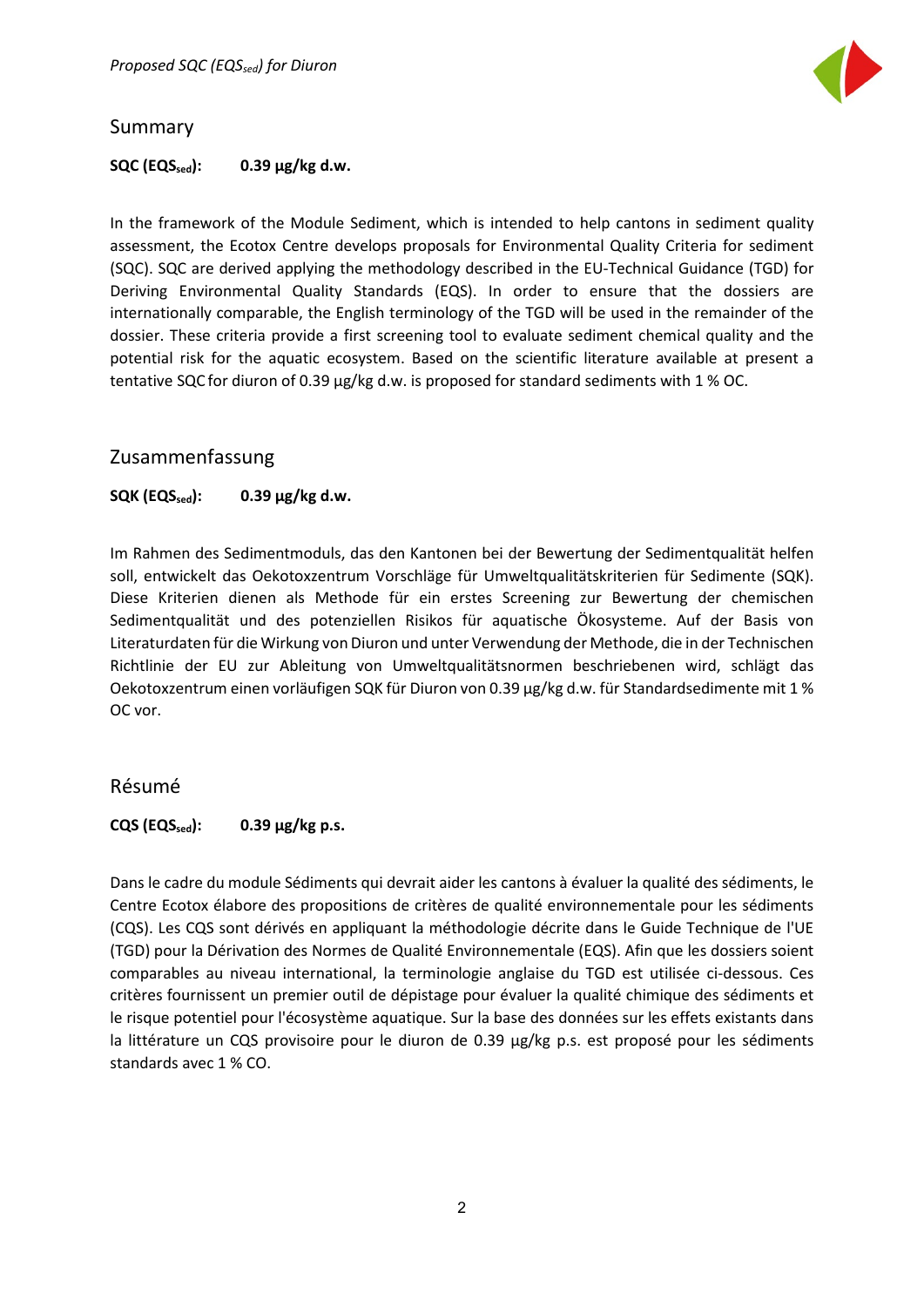

#### <span id="page-3-0"></span>Sommario

 $CQS$   $( $EQS_{\text{sed}}$ ): \n0.39  $\mu$  <sub>$g$</sub>  $/kg$  <sub>$p.s.$</sub>$ 

Nell'ambito del modulo Sedimenti, che è finalizzato ad aiutare i Cantoni nella valutazione della qualità dei sedimenti, il Centro Ecotox sviluppa proposte per i criteri di qualità ambientale per i sedimenti (CQS). I CQS sono derivati applicando la metodologia descritta nella Guida Tecnica dell'UE (TGD) per la Derivazione degli Standard di Qualità Ambientale (EQS). Per garantire che i dossier siano comparabili a livello internazionale, viene utilizzata la terminologia inglese del TGD. Questi criteri forniscono un primo strumento di screening per valutare la qualità chimica dei sedimenti e il potenziale rischio per l'ecosistema acquatico. Sulla base della letteratura scientifica disponibile allo stato attuale un CQS provvisorio per il diuron di 0.39 µg/kg p.s. è proposto per sedimenti standard con 1 % CO.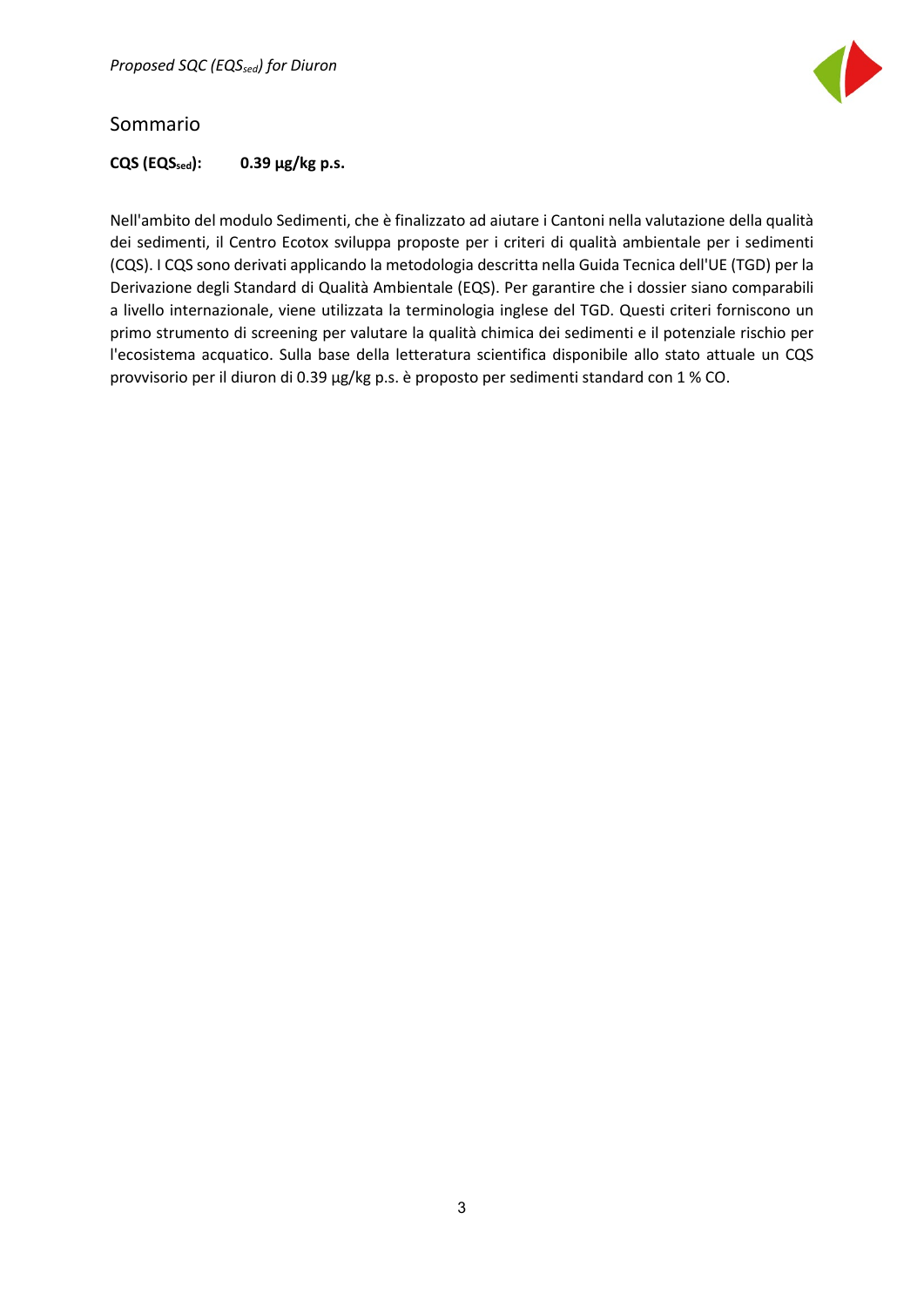

# Table of content

| $\mathbf{1}$                                                                                          |  |  |  |  |  |  |
|-------------------------------------------------------------------------------------------------------|--|--|--|--|--|--|
| 1.1                                                                                                   |  |  |  |  |  |  |
| 1.2                                                                                                   |  |  |  |  |  |  |
| 1.3                                                                                                   |  |  |  |  |  |  |
| 1.4                                                                                                   |  |  |  |  |  |  |
| $\overline{2}$                                                                                        |  |  |  |  |  |  |
| 2.1                                                                                                   |  |  |  |  |  |  |
| 2.2                                                                                                   |  |  |  |  |  |  |
| 2.3                                                                                                   |  |  |  |  |  |  |
| 2.4                                                                                                   |  |  |  |  |  |  |
| 3                                                                                                     |  |  |  |  |  |  |
| 3.1                                                                                                   |  |  |  |  |  |  |
| 3.2                                                                                                   |  |  |  |  |  |  |
| 4                                                                                                     |  |  |  |  |  |  |
| 4.1                                                                                                   |  |  |  |  |  |  |
| 4.2                                                                                                   |  |  |  |  |  |  |
| Overview of the most sensitive relevant and reliable long-term study 15<br>4.3                        |  |  |  |  |  |  |
| 5                                                                                                     |  |  |  |  |  |  |
| 5.1                                                                                                   |  |  |  |  |  |  |
| Derivation of QS <sub>sed,SSD</sub> using the species sensitivity distribution (SSD) method 17<br>5.2 |  |  |  |  |  |  |
| 6                                                                                                     |  |  |  |  |  |  |
| 6.1                                                                                                   |  |  |  |  |  |  |
| 6.2                                                                                                   |  |  |  |  |  |  |
| 6.3                                                                                                   |  |  |  |  |  |  |
| 6.4                                                                                                   |  |  |  |  |  |  |
| 7                                                                                                     |  |  |  |  |  |  |
| 8                                                                                                     |  |  |  |  |  |  |
| 9                                                                                                     |  |  |  |  |  |  |
| 9.1                                                                                                   |  |  |  |  |  |  |
| 10                                                                                                    |  |  |  |  |  |  |
|                                                                                                       |  |  |  |  |  |  |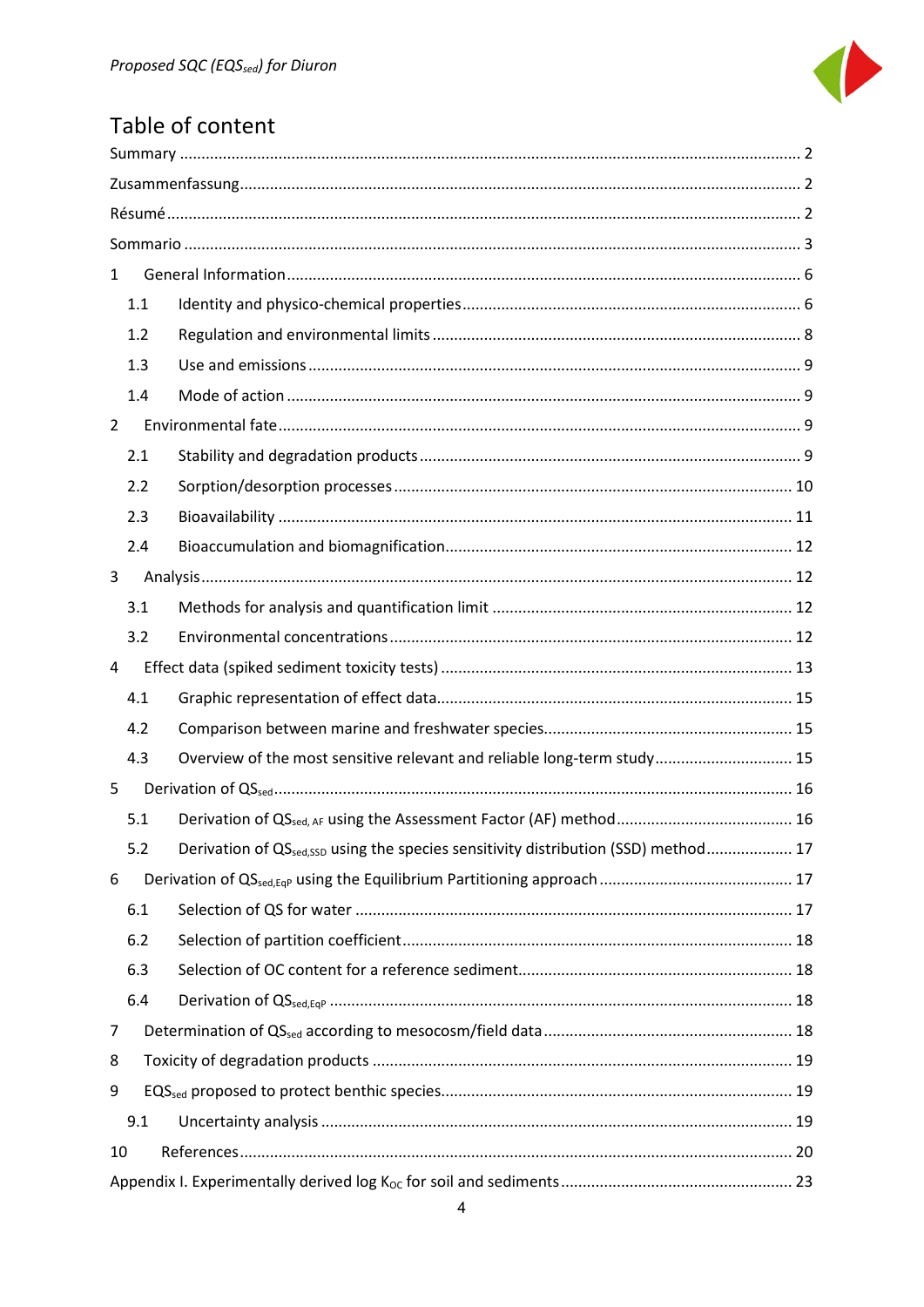

<span id="page-5-0"></span>[Appendix II. Effect data on benthic organisms exposed through the dissolved phase](#page-28-0) ........................ 28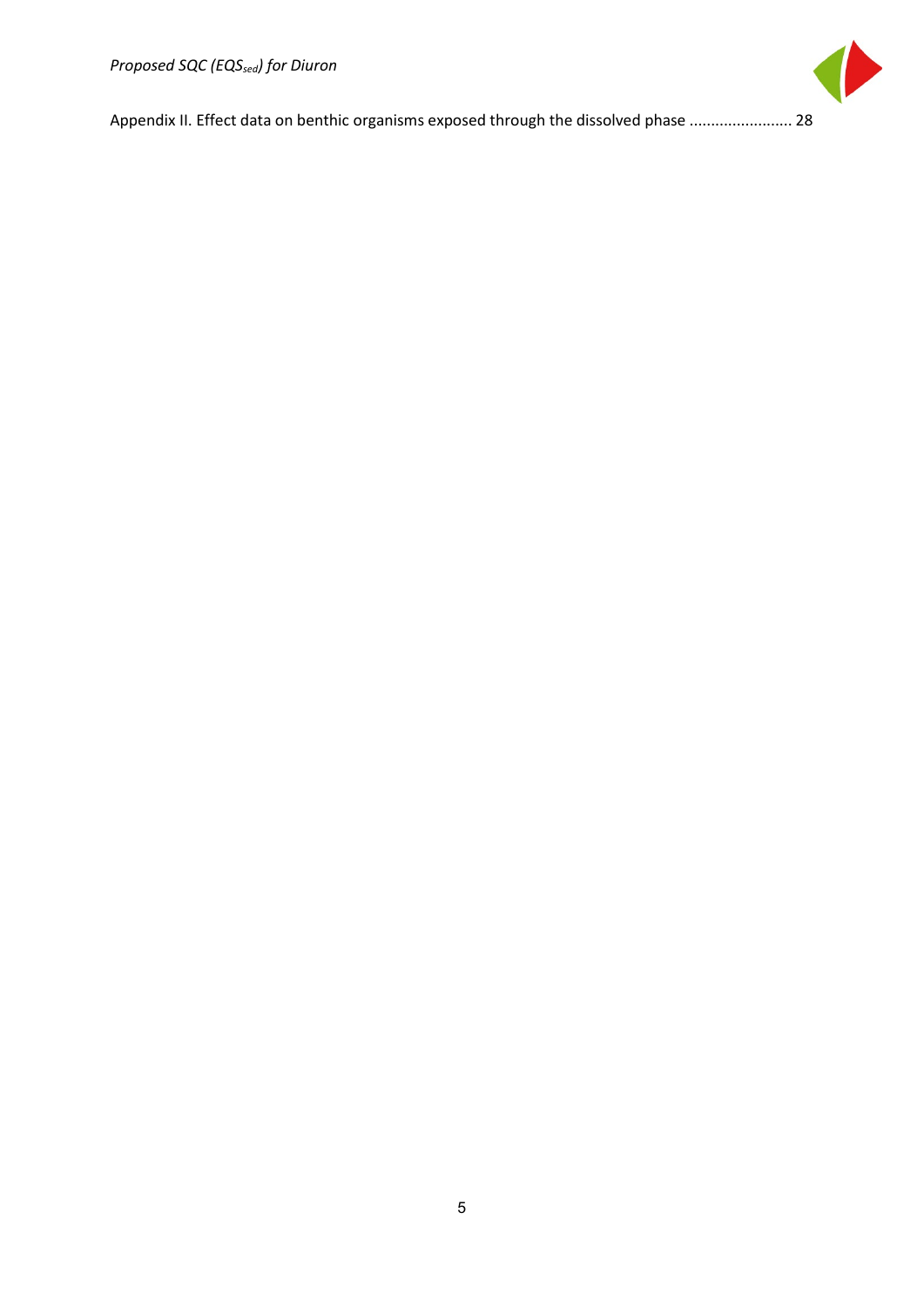

# **1 General Information**

Selected information on the herbicide diuron can be found in the Ecotox Centre Dossier for diuron in water<sup>[1](#page-6-1)</sup> (Ecotox Centre 2016). Only complementary information relevant for sediment has been added to this chapter. The following assessment reports were evaluated for the preparation of the EQSsed dossier:

- EC DAR (Draft Assessment Report) 2005. Initial risk assessment provided by the rapporteur Member State Denmark for the existing active substance Diuron. Submitted to EFSA September 2003.
- EC 2005. Common Implementation Strategy for the Water Framework Directive. Environmental Quality Standards (EQS) Substance Data Sheet. Priority Substance No. 13 Diuron CAS-No. 330-54-1. Final Version. Brussels.

#### <span id="page-6-0"></span>**1.1 Identity and physico-chemical properties**

Table 1 summarizes the identity and physicochemical parameters for diuron. Where available, experimentally collected data is identified as (exp) and estimated data as (est). When not identified, it means that no indication is available in the cited literature.

| <b>Characteristics</b>                           | <b>Values</b>                                                                                | <b>References</b>                                        |  |  |
|--------------------------------------------------|----------------------------------------------------------------------------------------------|----------------------------------------------------------|--|--|
| <b>IUPAC</b> name                                | 3-(3,4-dichlorophenyl)-1,1-dimethylurea                                                      | ESIS (EC 2010)                                           |  |  |
| Chemical group                                   | Phenylurea derivatives                                                                       | Backhaus et al. (2004)                                   |  |  |
| Structural formula                               | <b>NH</b><br>Cl                                                                              | ESIS (EC 2010)                                           |  |  |
| CAS                                              | 330-54-1                                                                                     | EC 2005                                                  |  |  |
| <b>EINECS</b>                                    | 206-354-4                                                                                    | ESIS (EC 2010)                                           |  |  |
| Molecular formula                                | $C_9H_{10}Cl_2N_2O$                                                                          | ESIS (EC 2010)                                           |  |  |
| Code SMILES                                      | $CN(C)C(=O)NC1ccc(CI)c(CI)c1$                                                                | UM-BBD (University of<br>Minnesota 2010)                 |  |  |
| Molecular weight<br>(g/mol)                      | 233.1                                                                                        | Epi-Suite 4.0 (US EPA 2008)                              |  |  |
| Melting point (°C)                               | 158 (exp.)                                                                                   | Epi-Suite 4.0 (US EPA 2008)                              |  |  |
| Boiling point (°C)                               | [1] 353.86 (est.- adapted from Stein and<br>Brown method)<br>[2] Degradation starts at 330°C | [1] Epi-Suite 4.0 (US EPA<br>2008)<br>$[2]$ DAR $(2005)$ |  |  |
| Vapour pressure (Pa)                             | [1] $9.20 \times 10^{-6}$ (exp.)<br>[2] $1.15 \times 10^{-6}$ (25°C)                         | [1] Epi-Suite 4.0 (US EPA<br>2008)<br>$[2]$ DAR $(2005)$ |  |  |
| Henry's law constant<br>(Pa·m <sup>3</sup> /mol) | [1] $5.11 \times 10^{-5}$ (exp.)<br>[2] non-volatile                                         | [1] Epi-Suite 4.0 (US EPA<br>2008)<br>[2] Moncada (2004) |  |  |
| Water solubility<br>(mg/L)                       | 35.6 (35°C, 99.8%)                                                                           | DAR (2005)                                               |  |  |

*Table 1 Information required for EQS derivation according to the TGD (EC 2018).*

 $\overline{a}$ 

<span id="page-6-1"></span> $1$  The dossier can be requested to  $info@oekotoxzentrum.ch$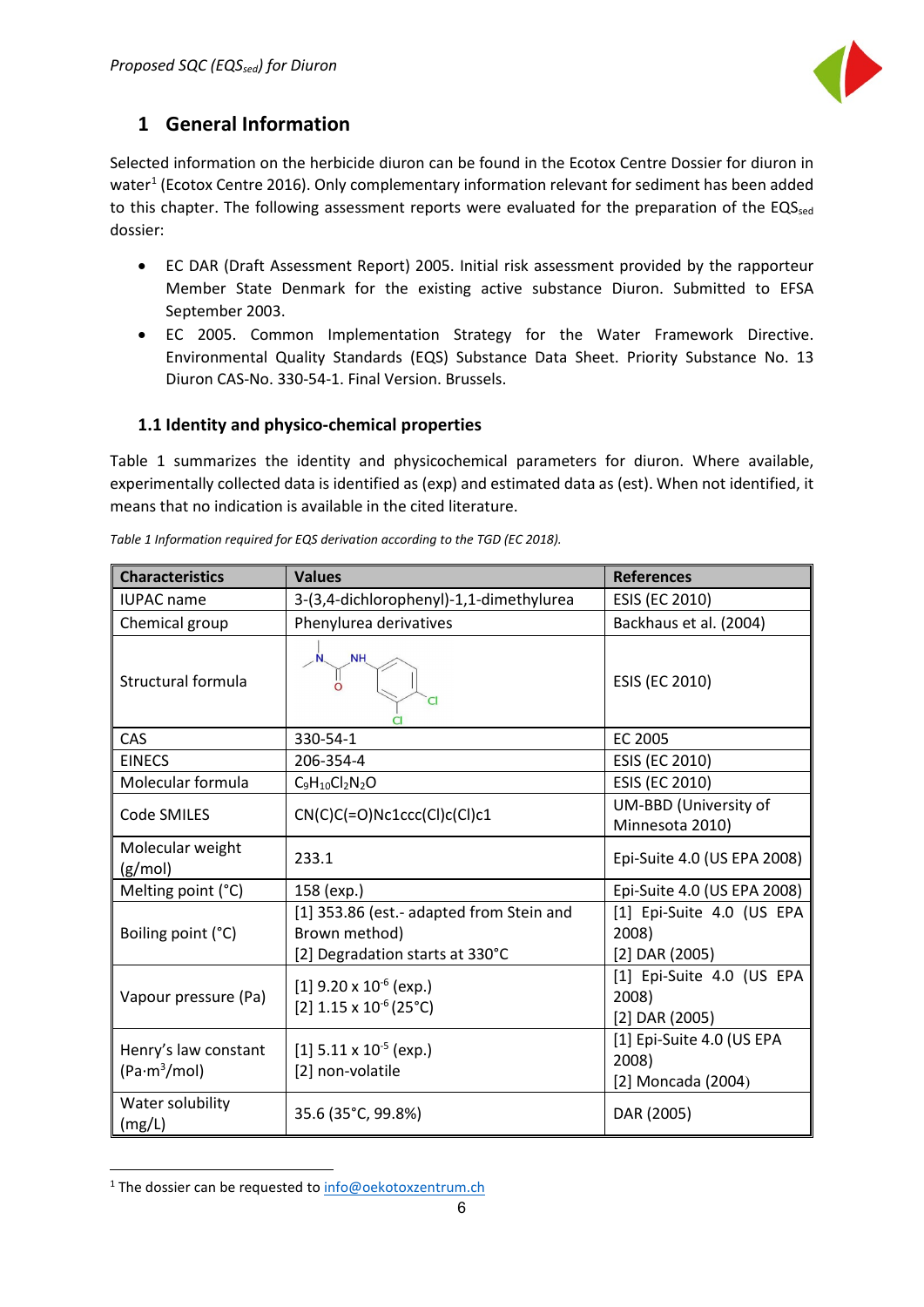

| <b>Characteristics</b>                              | <b>Values</b>                                                                                                                                                                                                                                                                                                                                                                                            | <b>References</b>                                                                                                         |  |  |
|-----------------------------------------------------|----------------------------------------------------------------------------------------------------------------------------------------------------------------------------------------------------------------------------------------------------------------------------------------------------------------------------------------------------------------------------------------------------------|---------------------------------------------------------------------------------------------------------------------------|--|--|
| pKa                                                 | No-pKa value between 0 and 12 (est.)                                                                                                                                                                                                                                                                                                                                                                     | Karickhoff et al. (2009)                                                                                                  |  |  |
| Octanol-water                                       | [1] 2.87 (exp., shake flask method, OECD<br>107, HPLC-UV)<br>[2] 2.85 (exp., shake flask method, OECD<br>107)<br>[3] 2.67 (est. KOWIN Version 1.67)<br>[4] 2.65 (exp. shake flask method)                                                                                                                                                                                                                | $[1]$ DAR (2005)<br>[2] Jean-Baptiste 2015 cited<br>in RAR (2018)                                                         |  |  |
| partition coefficient<br>( $log KOW$ ) <sup>2</sup> | [4] 2.85 (exp. shake flask method)<br>[4] 2.68 (exp. shake flask method)<br>$[4]$ 2.89 (est.)<br>$[4]$ 2.68 (est.)<br>$[4]$ 2.60<br>$[4]$ 2.85                                                                                                                                                                                                                                                           | [3] Epi-Suite 4.0 (US EPA<br>2008)<br>[4] Cited in Finizio et al.<br>(1997)                                               |  |  |
|                                                     | Average exp. data (n=5): 2.78<br>$[1]$ 251 (est.)                                                                                                                                                                                                                                                                                                                                                        | [1] Epi-Suite 4.0 (US EPA                                                                                                 |  |  |
| Sediment-water                                      | $[2]$ 24-1738 (exp. n=153)<br>[3] $145-5623$ (exp. n=41)<br>[4] 366-5240 (exp. $n=16$ )<br>$[5]$ 151-871 (exp. n=52)<br>$[6]$ 212-339 (exp. n=5)                                                                                                                                                                                                                                                         | 2008)<br>[2] Bockting et al. (1993)<br>[3] Crommentuijin et al.<br>(1997)<br>[4] APVMA (2011)<br>[5] Mackay et al. (2006) |  |  |
| partition coefficient<br>$(K_{OC})^2$               | <b>Estimated from Kow (phenyl urea): 258</b><br>From equation (EC 2011):<br>log Koc=0.49*log Kow+1.05<br>Geometric mean exp. data (n=208) + est.                                                                                                                                                                                                                                                         | [6] Wang and Keller (2009)                                                                                                |  |  |
|                                                     | from Kow: 339                                                                                                                                                                                                                                                                                                                                                                                            |                                                                                                                           |  |  |
| Hydrolysis (DT50)<br>Photolysis<br>-DT50 air        | Data in Appendix I<br>pH 4: 798 d (25°C) [1]<br>pH 5: 313 d (25°C) [1]<br>pH 7: stable (25°C) [1]<br>pH 9: stable (25°C) [1]<br>pH 4: 26 d (50°C) [1]<br>pH 5:56 d (50°C) [1]<br>pH 7: stable (50°C) [1]<br>pH 9: 109 d (50°C) [1]<br>Limited degradation of 1-2% (25°C, pH 5-9;<br>$DT50 > 500 d$ (2)<br>No data on hydrolysis of active substance<br>and relevant metabolites [1]<br>$2.9 - 4.5$ h [1] | $[1]$ DAR (2005)<br>[2] APVMA (2011)<br>[3] Sneikus 2000 cited in<br>DAR (2005)                                           |  |  |
| -DT50 water<br>-DT50 soil:                          | 43 d [1]<br>2.2-43 d (calculated to correspond to<br>photolysis under sunlight, 30-40°N) [2]<br>173 d (silt loam soil) [2]                                                                                                                                                                                                                                                                               |                                                                                                                           |  |  |

<span id="page-7-0"></span> $2$  Reliability checked by the review's authors, endorsed without further reliability assessment. See section 2.2 for further details.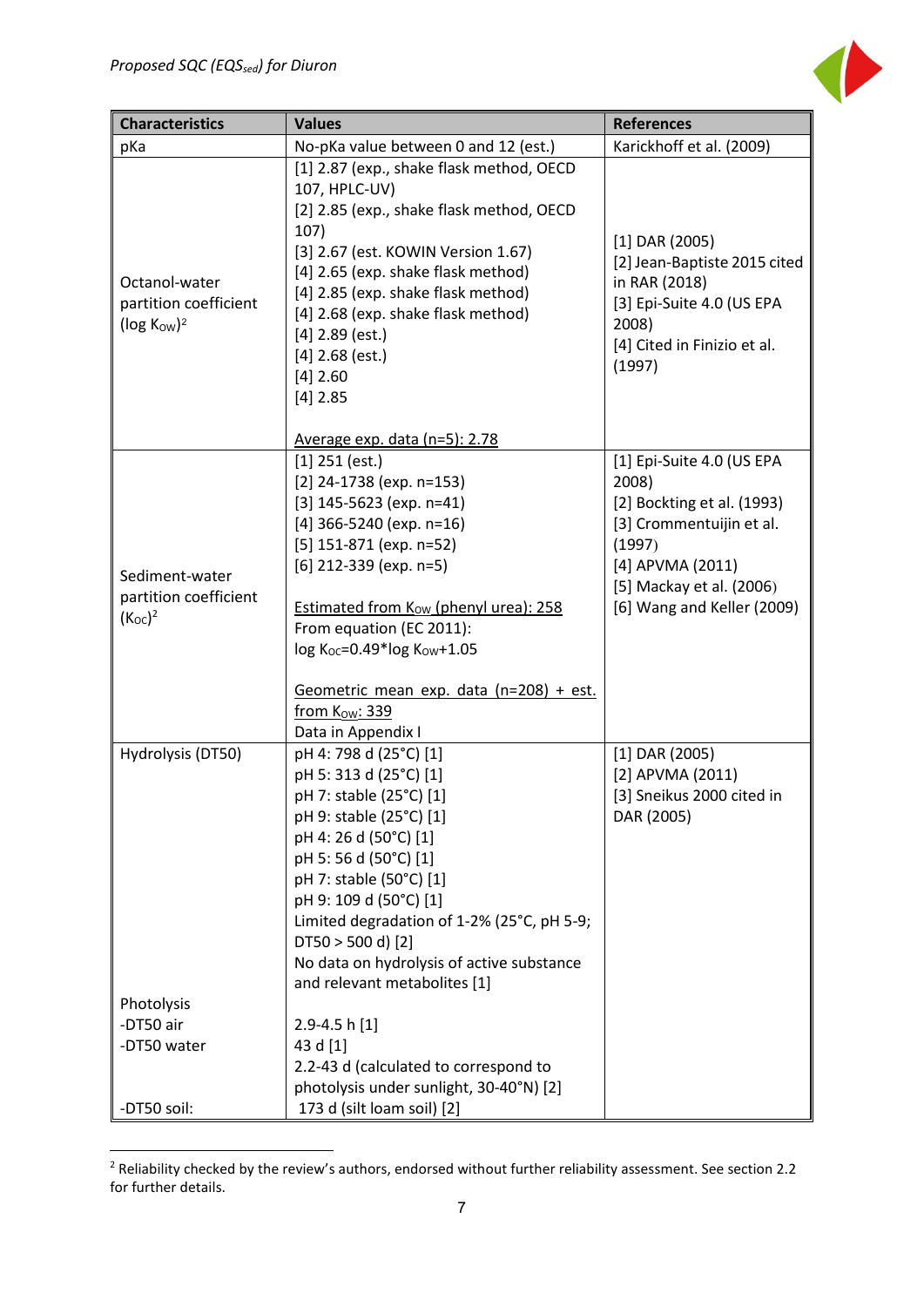| <b>Characteristics</b> | <b>Values</b>                              | <b>References</b> |
|------------------------|--------------------------------------------|-------------------|
| Degradation            |                                            |                   |
| - DT50 soil            | 143 d (lab; 10°C; n=1) [1]                 |                   |
|                        | 20-112 d (lab; 20°C; n=6) [1]              |                   |
|                        | 35 d (lab; 20°C; n=1), DCPMU [1]           |                   |
|                        | 1920 d (lab, 25°C; sterile; n=1) [1]       |                   |
|                        | 372 d (lab; 25°C; non-sterile; n=1) [1]    |                   |
|                        | 1000 d (lab; 25°C; aerobic; n=1) [1]       |                   |
|                        | 14-90 d (field; 231 d; n=10) [1]           |                   |
| - DT50 water-          | River Erft: 8.8 d (water)[3]               |                   |
| sediment               | Hönniger Weiher: 4.2 d (water) [3]         |                   |
|                        | River Erft: 48 d (whole system) [3]        |                   |
|                        | Hönniger Weiher: 232 d (whole system) [3]  |                   |
|                        | Aerobic: 20-372 d [2]                      |                   |
|                        | Anaerobic: no degradation during           |                   |
|                        | anaerobic phase (30 d aerobic, then        |                   |
|                        | anaerobic) [2]                             |                   |
|                        | Aerobic: 5.5-67 d (water); 35-277 d (whole |                   |
|                        | system) [2]                                |                   |
|                        | Anaerobic: 1.2 d (water) [2]               |                   |

## <span id="page-8-0"></span>**1.2 Regulation and environmental limits**

Table 2 summarizes existing regulation and environmental limits in Switzerland, Europe and the Netherlands for diuron.

*Table 2 Existing regulation and environmental limits for diuron in Switzerland and elsewhere.*

| <b>Europe</b>                          |                                                           |
|----------------------------------------|-----------------------------------------------------------|
| Directive 2013/39/EU                   | Identified as a priority substances in the field of water |
|                                        | policy                                                    |
| EQS - European Commission (15.01.05)   | $AA$ -EQS: 0.2 $\mu$ g/L                                  |
|                                        | $MAC$ -EQS: 1.8 $\mu$ g/L                                 |
| <b>Switzerland</b>                     |                                                           |
| EQS- Ecotox Centre (24.08.16)          | $AA$ -EQS: 0.07 $\mu$ g/L                                 |
|                                        | $MAC$ -EQS: 0.25 $\mu$ g/L                                |
| Ordinance on Phytosanitary Products    | Annex 1 Active substances approved as a phytosanitary     |
| (OPPh) (01.11.16)                      | products                                                  |
| Water protection ordinance (WPO)       | Maximum concentration authorized:                         |
| (02.02.16)                             |                                                           |
| Annex 2 Requirements on Water          | Surface water : $0.1 \mu g/L$ per individual substance    |
| Quality for plant protection products  |                                                           |
| Annex 22 Additional requirements for   | Groundwater: 0.1 µg/L per individual substance            |
| groundwater which is used for drinking |                                                           |
| water or is intended as such           |                                                           |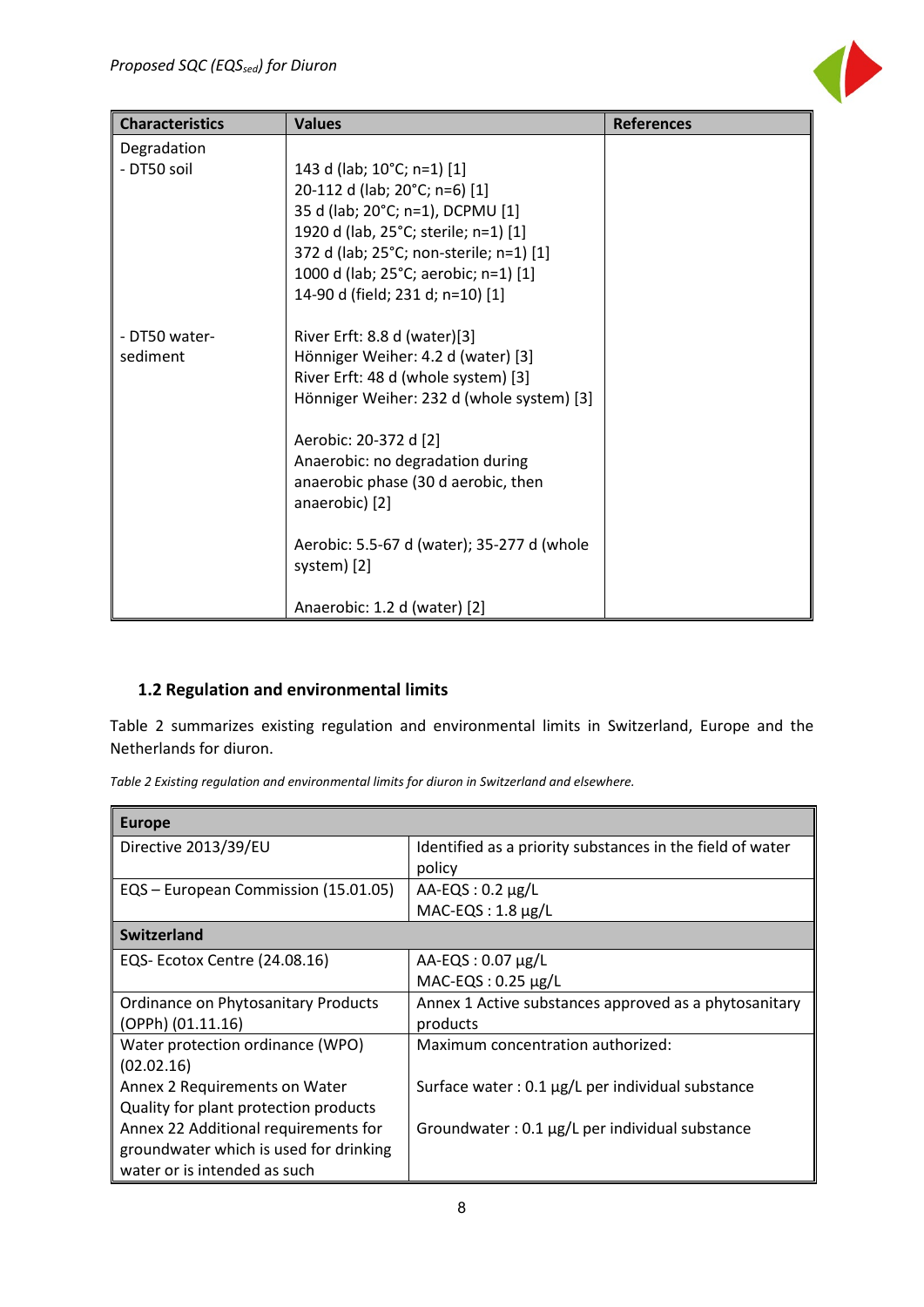

| Ordinance on foreign substances in           | Annex 1 : Maximum permissible concentrations          |
|----------------------------------------------|-------------------------------------------------------|
| food products (OSEC) (01.10.15)              | according to annex of EU regulation 777/2013          |
| Ordinance on the Register relating to        | Annex 2 : Threshold value for reporting obligation of |
| Pollutant Release and the Transfer of        | release to water and to land                          |
| Waste and of Pollutants in Waste Water       |                                                       |
| (PRTRO) (15.12.06)                           |                                                       |
| <b>The Netherlands</b>                       |                                                       |
| MTR (Maximum Permissible Risk for            | $9 \mu g/kg$ d.w.                                     |
| sediment; Crommentuijn et al. 1997;          |                                                       |
| $2000$ <sup>a</sup>                          |                                                       |
| TV (Target Value for sediment;               | $0.09 \,\mu g/kg$ d.w.                                |
| Crommentuijn et al. 1997; 2000) <sup>b</sup> |                                                       |

<sup>a</sup> The concentration above which the risk of adverse effects was considered unacceptable to ecosystems (Crommentuijn et al. 1997). <sup>b</sup> The concentration below which the occurrence of adverse effects is considered to be negligible (Crommentuijn et al. 1997).

#### <span id="page-9-0"></span>**1.3 Use and emissions**

Diuron is a substituted urea compound registered for use as an herbicide to control a wide variety of annual and perennial broadleaf and grassy weeds on both crop and non-crop sites including forage crops, field crops, fruits, vegetables, nuts, and ornamental crops. In non-crop applications, diuron is used on industrial sites, around farm buildings, and on irrigation and drainage ditches. In Switzerland, diuron is used as an herbicide in agriculture principally in fruits production (45%) and grapevine (46%) (UCHEM databank; Wittmer, pers. commun.). In terms of use, it is the 20<sup>th</sup> in the rank of herbicide use in agriculture in Switzerland (2.5-10 t; Wittmer et al. 2014).

The main diffuse source of diuron in waterbodies of Switzerland is leaching from agricultural soils and building façade wash-out (Wittmer et al. 2014). The main point source of diuron is the chemical industry, by releasing the substance to waterbodies through wastewater (316 kg in 2014, OFEV 2016).

#### <span id="page-9-1"></span>**1.4 Mode of action**

Diuron primarily functions by inhibiting the photosynthesis, limiting the production of high-energy compounds such as adenosine triphosphate (ATP) used for various metabolic processes. Diuron binds to the photosystem II complex in chloroplast thylakoid membranes, blocking electron transport. This process prevents CO<sub>2</sub> fixation and ultimately prevents plant growth (Vencill 2002 cited in Moncada 2004). According to the mode of action it is expected that the most sensitive species to diuron are primary producers.

#### <span id="page-9-2"></span>**2 Environmental fate**

#### <span id="page-9-3"></span>**2.1 Stability and degradation products**

This section is largely based on information provided in the environmental risk assessment of diuron from the Australian Pesticides and Veterinary Medicines Authority (APVMA 2011) and EC DAR (2005).

Under environmental conditions, diuron has the potential to persist for long periods in both soil and water. Its main metabolites, particularly N-(3,4-dichlorophenyl)-N-methyl urea (DCPMU) and (N'-(3 chlorophenyl)-N,N-dimethyl urea (m-CPDMU) are also potentially persistent in sediment and soil. According to biodegradation studies, diuron follows two metabolic pathways for degradation. Aerobic degradation involves demethylation of the urea to give the metabolites DCPMU and 1-(3,4-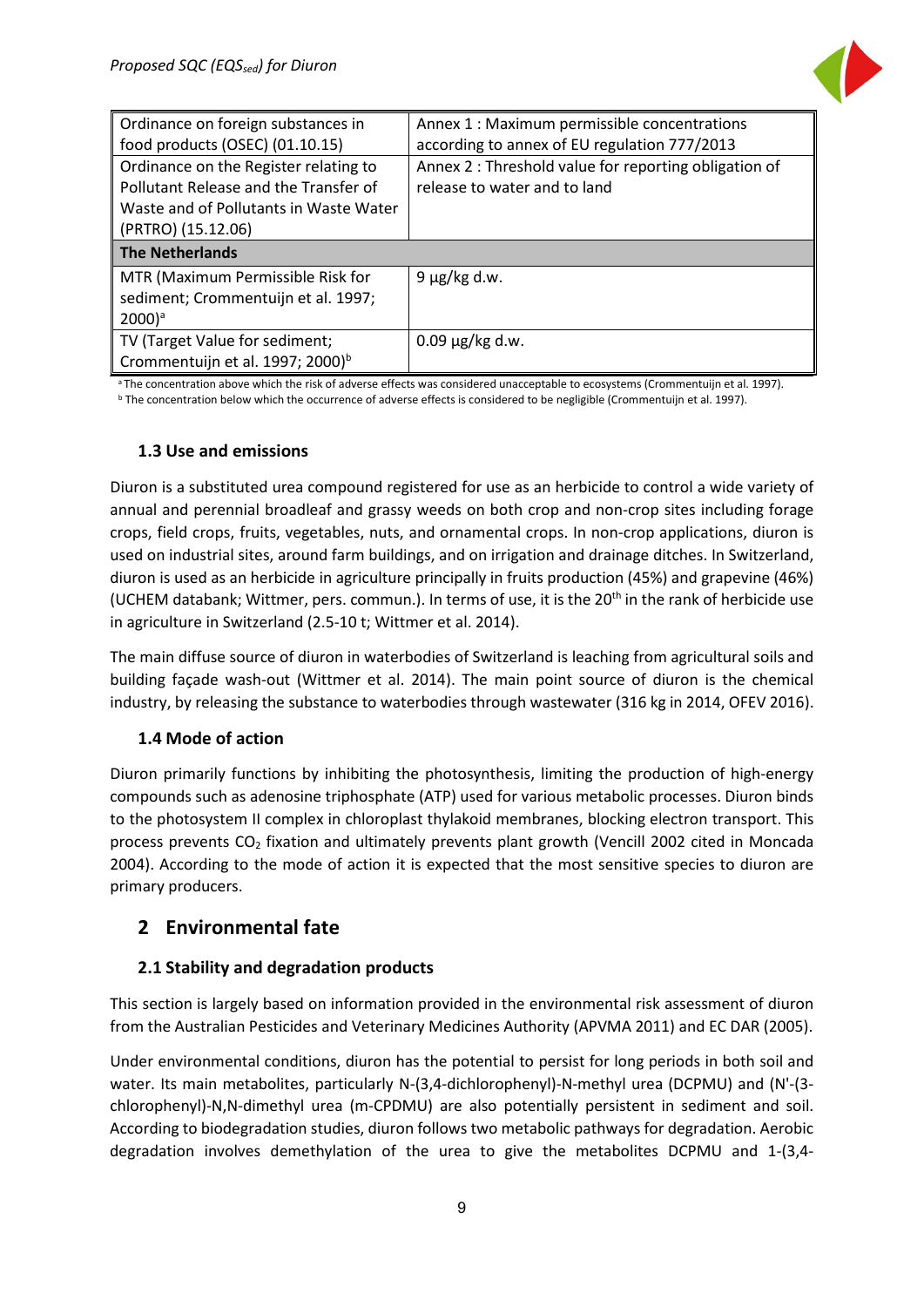

dichlorophenyl) urea (DCPU). Anaerobic degradation, which is potentially a faster route of primary degradation, involves dechlorination of the phenyl ring to give m-CPDMU and PDMU.

Aerobic aquatic metabolism of diuron was studied over a maximum period of 120 d in two sedimentwater systems at 20°C and darkness using sediments from two locations in Germany: silty loam from the River Erft, a tributary of the Rhine river where microorganisms have been shown to metabolise diuron, and a sandy loamy silt sediments from the Hönniger Weiher, an artificial pond. Overall, diuron half-life in the water column was 8.8 d for the Erft and 4.2 d for the Hönniger Weiher systems respectively. The half-life of diuron for the whole system was shorter in the Erft system than in the Hönniger system, with half-lives of 48 and 232 d respectively (Sneikus 2001 cited in EC DAR 2005). Detected metabolites were DCPMU in sediments from both systems, and the dechlorinated m-CPDMU in the Hönniger system both in water and sediment. Another study performed with radiolabeled diuron applied to the water surface and incubated at 25°C using clay loam sediment under US EPA Guidelines reported a half-life for diuron of 33 d, with m-CPDMU and DCPMU as the two main metabolites.

The degradation of diuron showed to be very fast under anaerobic conditions due to reductive dechlorination, with half-life of 1.2 d reported in a study with clay loam at 25°C in the dark under nitrogen and following US EPA Guidelines. The main metabolite was m-CPDMU.

Regarding its metabolites, degradation of radiolabeled m-CPDMU in two aerobic aquatic systems at 20°C in the dark returned half-lives ranging from 44 to 69 d in water and from 183 to 415 d in the whole system<sup>[3](#page-10-1)</sup>. At 20°C in the dark but under anaerobic conditions, m-CPDMU reported a half-life of 436 d in whole system.

#### <span id="page-10-0"></span>**2.2 Sorption/desorption processes**

After application in the field, diuron tends to sorb to the solid phase of the soil. The geometric mean of experimental data for soils and sediments shows a low to medium  $K_{OC}$  (log  $K_{OC}$ =2.54; Appendix 1). According to this relatively high  $K_{OC}$ , transport with (washing off) eroded soil particles has been considered the major process for transport to water systems compared to runoff water (Dores et al. 2009).

A field dissipation study conducted in coastal Queensland (Burnett catchment), Australia followed diuron and its metabolites in farm soil and in stream sediments in a farm operating under conventional regime of sugarcane production up to 265 days after application (APVMA 2011). Diuron was detected in all sediment samples over an approximate 5 km length of stream at concentrations between 3 and 19 μg/kg d.w. while DCPMU was found (again in all samples) at concentrations of 4 to 31 μg/kg d.w.. It should be noted that sugarcane produces the highest diuron concentrations compared to other land uses. In another field dissipation study performed in an irrigation ditch in the US, sediment analysis showed only positive results for 0, 2, 4 and 256 days after treatment (average concentrations of 0.76, 0.059, 0.12 and 0.065 mg/kg respectively) and only near the treatment area. This study concluded that dry weather limited diuron movement. The sample on 256 days could be due to runoff from the surrounding treated soil as it was the first time sampling occurred on a day when it rained. There were no other detections of diuron or its metabolites in any other water sample (APVMA 2011). In another field dissipation study in the US sediment analysis showed positive results in the treatment area at time zero and a concentration of diuron in the sediment near the treatment area around 0.5 mg/kg except after 179 d after treatment, when the highest concentration of 1.61 mg/kg was measured. The

<span id="page-10-1"></span><sup>&</sup>lt;sup>3</sup> Aerobic conditions not ensured during the study.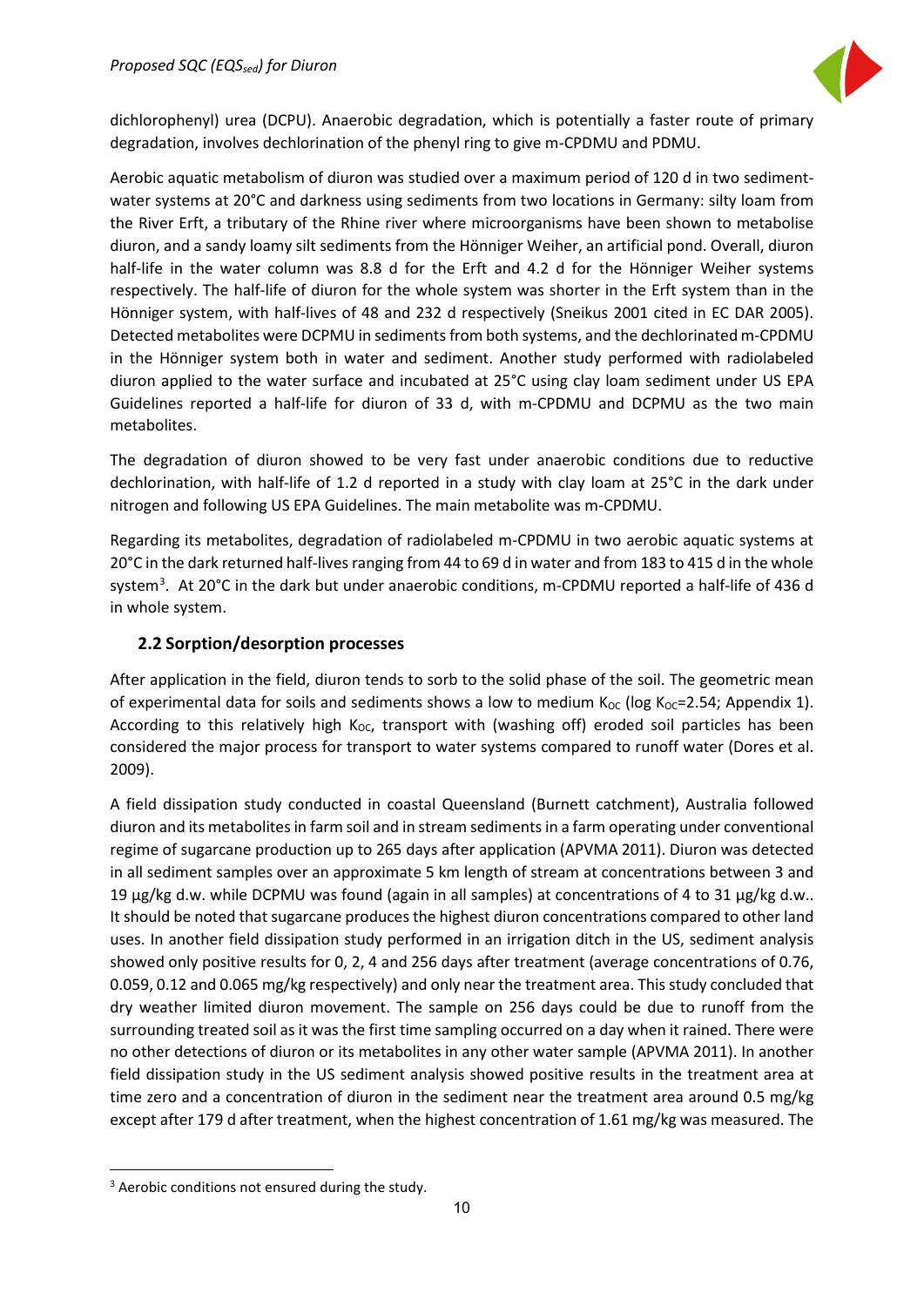

only metabolite detected was DCPMU, with a maximum concentration of 0.13 mg/kg by 179 days after treatment (APVMA 2011).

In a study conducted on two different water systems (River Erft and River Hönniger Weiher, Germany) under laboratory conditions, 9 to 11% of the applied parent compound was found in sediments after 2 hours of application. The maximum proportion of diuron in the Erft sediment, which showed a high potential for degrading diuron, was found after 28 d (74% of the applied amount of diuron, then the residues of diuron decrease to 10% at day 120 (Sneikus 2001 cited in EC DAR 2005). In the Hönniger Weiher sediment, 58% of the applied parent compound was found in sediments after 7 d of application and remained unchanged at this level until the end of the study.

The adsorption of diuron to sediment is positively correlated with sediment organic carbon (OC) content (0.91-19% OC) and negatively correlated with temperature (lower the temperature is, higher is the adsorption). Diuron adsorption is not correlated to sediment cation exchange capacity (Peck et al. 1980).

#### <span id="page-11-0"></span>**2.3 Bioavailability**

Bioavailability is a complex process which depends on many factors including the sorption capacity of the sediment considered (e.g. OC content), the hydrophobicity of the compound, and the physiology, feeding behavior and burrowing activity of the benthic organism considered (Warren et al. 2003).

The scientific opinion of the EFSA on the effect assessment for pesticides on sediment organisms recognizes that "*the most appropriate metric for bioavailability in soils and sediments appears to be the 'freely dissolved pore water concentration' rather than the total sediment concentration, particularly for compounds with a log K<sub>OW</sub> < 5" (p. 50, EFSA 2015). This statement is particularly relevant* for diuron, which has an average log  $K_{OW}$  of 2.78 (n=5 experimental data; Table 1).

The only available study that has addressed diuron toxicity in spiked sediment toxicity tests (Zhang et al. 2012) used two sediments with different physicochemical properties: one fine sediment and one sandy sediment. The highest toxicity was reported for the microalga *Raphidocelis subcapitata* (formerly known as *Pseudokirchneriella subcapitata*) growth in the sandy sediment with the lowest OC content (OC was not measured; see section 3.3 and Table 5). Another study has also shown that black carbon, a particular type of OC present in surface waters, sediments and soils at different proportions, reduces significantly diuron toxicity to *R.subcapitata* exposed to diuron through spiked waters (Knauer et al. 2007). These two studies support the hypothesis that diuron bioavailability in the aquatic environment depends not only on the quantity of OC but also on its quality (composition). Experimental studies addressing bioavailability through other exposure routes such as sediment ingestion in sediment ingesting invertebrates (not algae) are lacking.

The TGD stipulates that "For substances for which the bioavailability is dependent on the organic carbon content of the sediment, the variability introduced by the presence of toxicity values generated at different organic carbon concentrations can be accounted for by normalizing each (valid) toxicity test result (LC50m EC50, EC10, NOEC) to organic carbon and then express all results in sediment with a standard organic carbon content. The resulting sediment standard can be recalculated to any organic carbon content measured in the field." There is few data to assess whether OC normalization reduces the variability in the observed effect concentration data. Available data shows that normalization based on measured sediment OC reduced the variability between effect data for *R. subcapitata* from a factor of 3.6 to 2.7 (Zhang et al. 2012), although this conclusion is partly based on estimated OC concentrations in test sediments therefore entail a large level of uncertainty.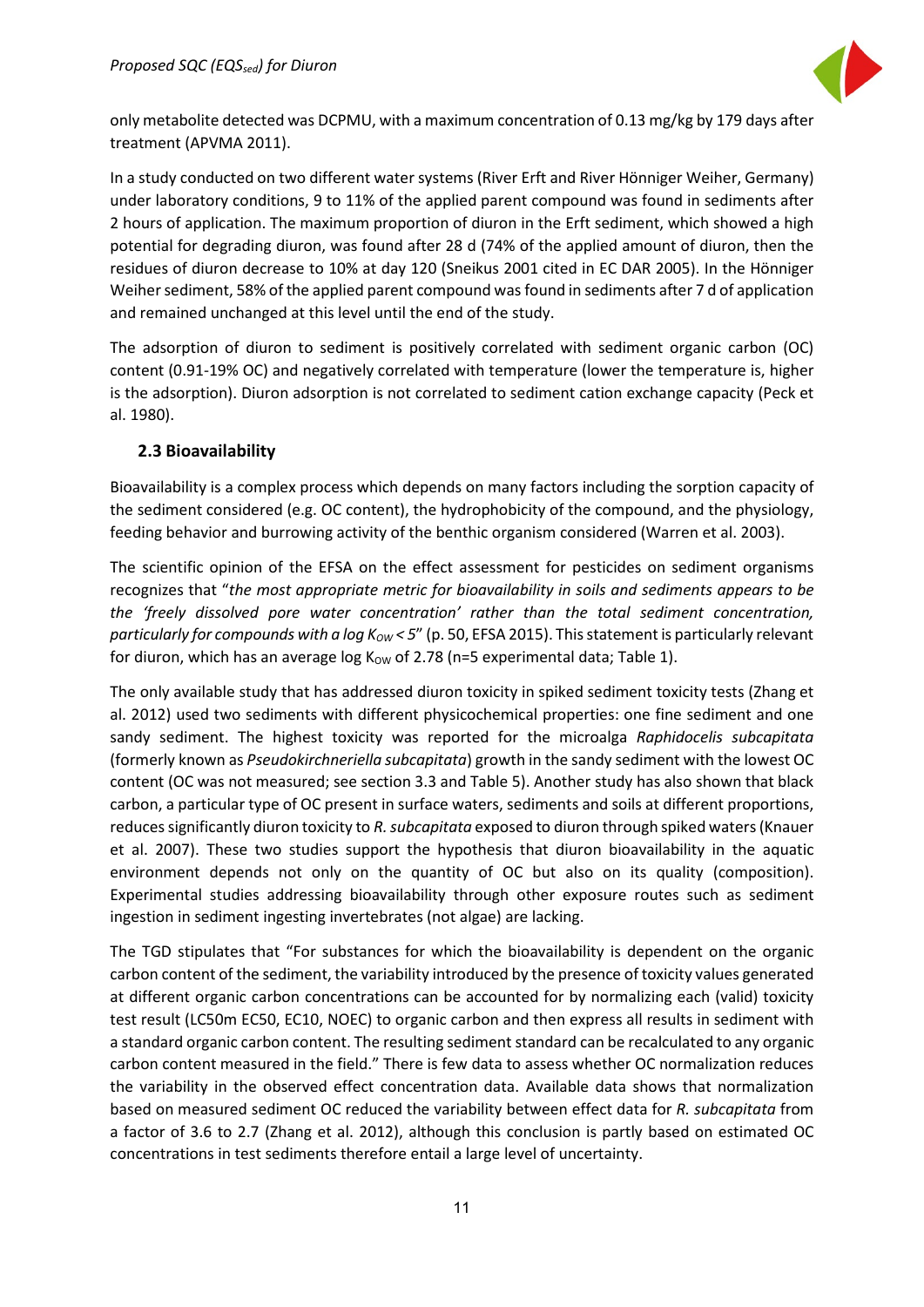

#### <span id="page-12-0"></span>**2.4 Bioaccumulation and biomagnification**

According to its low  $K_{ow}$  (log  $K_{ow}$  < 3), diuron is not expected to bioaccumulate nor biomagnify. This is apparently confirmed by bioconcentration factors reported by the Netherlands (cited in APVMA 2011), which were 15-85 for laboratory exposures and 190-300 from a field study.

### <span id="page-12-1"></span>**3 Analysis**

#### <span id="page-12-2"></span>**3.1 Methods for analysis and quantification limit**

Table 3 includes limits of detection and quantification for diuron according to published results from studies on field sediments performed in Switzerland (Chiaia-Hernandez 2014; Müller et al. 2016) and France (Mazzella 2014).

*Table 3 Methods for diuron analysis in sediments and corresponding limits of detection and quantification (µg/kg d.w.).* 

| <b>Limit of detection</b><br>Limit of quantification |             | <b>Analytical method</b> | Reference               |
|------------------------------------------------------|-------------|--------------------------|-------------------------|
| 0.2                                                  | 0.5         |                          | Mazzella (2014)         |
| Not reported                                         | 0.117-0.169 | LC-HRMS                  | Müller et al. (2016)    |
| 0.31                                                 |             | LC-ESI-HRMS              | Chiaia-Hernandez (2014) |

#### <span id="page-12-3"></span>**3.2 Environmental concentrations**

The availability of measured environmental concentrations of diuron in sediments from Swiss waterbodies is limited. However, measurements have been performed in sediments from two lakes, the Greifensee (Müller et al. 2016) and Lake Constance (Hauzenberger et al. 2015) (Table 4). Sediment concentrations at Lake Constance range from 0.87 to 1.3 µg/kg d.w., with median concentration of 0.955 µg/kg d.w. (n=4). At Lake Greifensee, maximum concentrations of diuron is 1.5 µg/kg d.w. and 2.4 µg/kg d.w. of DCPMU.

Because the database of measured environmental concentrations of diuron in surface waters from Switzerland is more extensive than that for sediments, the equilibrium partitioning model (Di Toro et al. 1991) was used to estimate concentrations in sediment from the measured concentrations in surface waters (Table 4). Overall, the predicted sediment concentrations (PEC<sub>sed,EqP</sub>) are in accordance with the range of measured concentrations in sediment.

*Table 4 Measured Environmental Concentrations (MECsed) in sediments from Switzerland and Predicted Environmental Concentrations (PECEqP) derived from measured concentrations in surface waters using the equilibrium partitioning model (Di Toro et al. 1991) and default values from the TGD (EC 2011). All concentrations expressed as µg/kg d.w.* 

| <b>Substance</b> | <b>MEC</b> <sub>sed</sub>         | <b>Nr sites</b> | <b>Comments</b>           | Reference     |
|------------------|-----------------------------------|-----------------|---------------------------|---------------|
| Diuron           | median: 0.955                     | 2               | Lake Constance, n=4       | Hauzenberger  |
|                  | min: 0.87; max:1.3                |                 |                           | et al. (2015) |
| Diuron           | min: 0.15; max: 1.5 <sup>a</sup>  |                 | Lake Greifensee,          | Müller et al. |
| <b>DCPMU</b>     | min: 0.3; max: 2.4 <sup>a</sup>   |                 | $\geq$ 3 sites above LOQ  | (2016)        |
|                  | $PEC_{EGP}$                       | <b>Nr sites</b> | <b>Comments</b>           | Reference     |
| <b>Substance</b> | $[\mu$ g/kg d.w.]                 |                 |                           |               |
|                  | median: $0.08$                    |                 | Lake Geneva               |               |
| Diuron           | min: 0.06; max: 0.11              | 1               | (n=7; geometric mean      | CIPEL (2016)  |
|                  |                                   |                 | in water: $0.004 \mu g/L$ |               |
| Diuron           | 90 <sup>th</sup> percentile: 1.67 | <b>Detected</b> | All over Switzerland,     | Munz et al.   |
|                  | max: 334                          | at 286          | lakes and rivers          | (2013)        |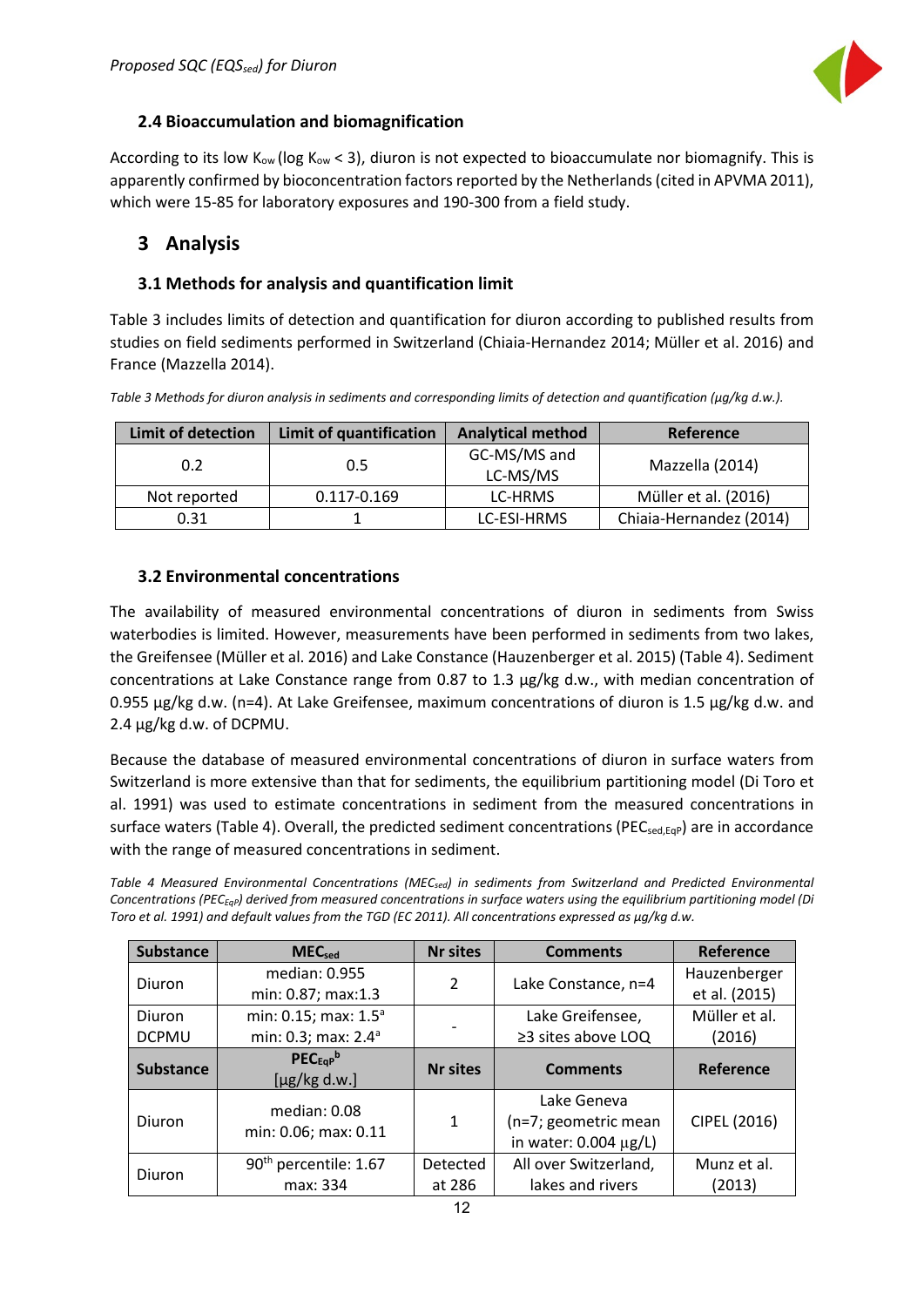

|        |           | of 530 | (water: 90 <sup>th</sup> percentile |                |
|--------|-----------|--------|-------------------------------------|----------------|
|        |           |        | 0.09, max: $18 \mu g/L$ )           |                |
|        |           |        | Small streams                       | Doppler et al. |
| Diuron | max: 55.7 |        | (water: $3 \mu g/L$ )               | (2017)         |

<sup>a</sup> Only extreme values available.

**b Predicted Effect Concentration based on the EqP model (Di Toro et al. 1991) for a standard sediment (5% OC, Koc= 399) using diuron** concentration measured in the water phase.

# <span id="page-13-0"></span>**4 Effect data (spiked sediment toxicity tests)**

A bibliographic search was performed in existing data bases (Ecotox Centre 2016; EC 2005; US EPA 2016) for relevant sediment toxicity test data. Relevance and reliability of studies were evaluated according to CRED criteria (Moermond et al. 2016) adapted for spiked-sediment toxicity tests (Casado-Martinez et al. 2017). Test species were considered relevant without restrictions according to the document on Effect Assessment of Pesticide on Sediment (EFSA 2015)<sup>[4](#page-13-1)</sup>.

Only one study that reports effect concentration values for sediments was found (Table 5). This study (Zhang et al. 2012) reports effect data for diuron for the 72 h growth test on the algae *R. subcapitata* exposed as immobilized algal beads prepared with 4% alginate. According to EFSA, this approach is in principle appropriate for the effect assessment of pesticides in the sediment compartment<sup>[5](#page-13-2)</sup>. As the life cycle of this test species is short, NOECs or EC10s from this test are considered chronic values<sup>[6](#page-13-3)</sup>. Values are reported for two types of sediments representing different OC content and grain size: one is natural sediment only with 1.4% OC and 29% clay, 66% silt and 5% sand; the other is natural sediment mixed with 90% of acid washed sand (estimated OC content 0.14%). OC content was measured in the natural sediment, whereas OC content after amendment with acid washed sand was estimated assuming no OC in the acid washed sand.

In accordance with the assumption that increasing OC in sediments decreases diuron bioavailability, effect concentrations for the *R. subcapitata* study were lower for the spiked sediment with higher clay content and OC than in sediments after amendment with acid washed sand (Zhang et al. 2012). According to EU TGD (2011, p.150), the geometric mean is calculated when multiple reliable data are available for the same species and endpoint. Because OC was not measured after amendment with acid washed sand and the estimated OC (0.14%) falls below the recommended range for OC normalization (0.2-10%; Simpson et al. 2013, p.12), where other physical and chemical factors influence the partitioning process for hydrophobic organics (Batley et al. 2002), this effect datum is considered R3 and is not used for EQS $_{\text{sed}}$  derivation<sup>[7](#page-13-4)</sup>.

<span id="page-13-1"></span> <sup>4</sup> *Anabaena flosaquae, Chironomus acutus, Chironomus riparius, Chironomus tentans, Chironomus yoshimatsui, Chironomus dilutus, Craticula accomoda, Diporeia spp, Elodea spp, Fragilaria rumpens, Glyceria maxima, Gomphonema parvulum, Hexagenia spp, Hyalella azteca, Lumbriculus variegatus, Mayamaea fossalis, Myriophyllum aquaticum, Myriophyllum spicatum, Pseudokirchneriella subcapitata, Pseudomonas putida, Sellaphora minima, Tubifex tubifex*.

<span id="page-13-2"></span><sup>5</sup> "Although the immobilized algal beads showed slower growth than free cells, growth of algae cells in the beads was high enough to be valid for an appropriate toxicity test." p. 21 EFSA, effect assessment on sediment organisms.

<span id="page-13-3"></span><sup>6</sup> "Algal, Growth Inhibition Test. The EC50 from this 72-h algae test is considered an acute value, the NOEC or EC10 a chronic value." (EC, 2011) p. 136

<span id="page-13-4"></span> $^7$  EU TGD p.150, point 3, « If an effect of test conditions is expected to be the cause of variation in toxicity values (hardness of test water, life stage of the test animal, etc.), averaging of data per species should not be performed. »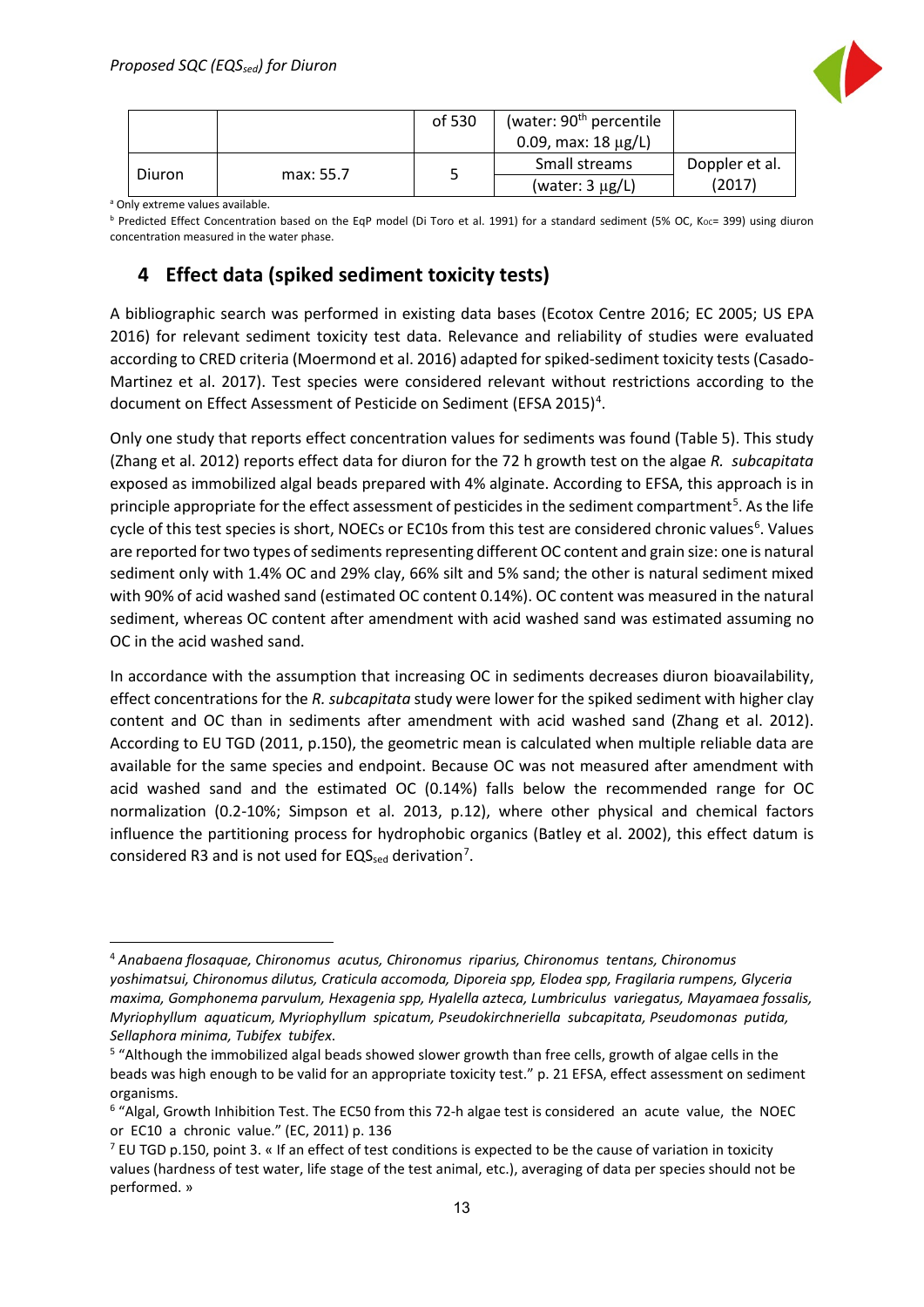

*Table 5 Sediment effect data collection for diuron. Data were evaluated for relevance and reliability according to the CRED criteria for sediments (Casado-Martinez et al. 2017). Data assessed as not relevant and not reliable is in grey font. Abbreviations: n. a. = not available.* 

| Group | <b>Species</b>              | <b>Test</b><br>compound | Administrati<br>on of tested<br>substance | Equilibration<br>time | <b>Endpoint</b>                                    | <b>Test</b><br>durati<br>on | <b>Effect</b><br>concentr<br>ation | Value<br>[mg/kg]<br>d.w.] | Normaliz<br>ed value<br>[mg/kg]<br>OC d.w.] | Normalized<br>value<br><b>5% OC</b><br>[mg/kg]<br>d.w.] | Nominal/<br>measured<br>exposure<br>concentration | Sediment type                                                                                       | Validity                        | <b>Comments</b>                                                | Reference           |
|-------|-----------------------------|-------------------------|-------------------------------------------|-----------------------|----------------------------------------------------|-----------------------------|------------------------------------|---------------------------|---------------------------------------------|---------------------------------------------------------|---------------------------------------------------|-----------------------------------------------------------------------------------------------------|---------------------------------|----------------------------------------------------------------|---------------------|
| Algae | Raphidocelis<br>subcapitata | Diuron                  | spiked into the<br>sediment               | 1 month               | Growth<br>inhibition,<br>measured<br>as cell yield | 72 h                        | <b>NOEC</b>                        | 0.55                      | 39.29                                       | 1.96                                                    | Measured                                          | Natural freshwater<br>sediment, clay 29%,<br>OC 1.4%                                                | R <sub>2</sub> , C <sub>1</sub> | Effect<br>concentration<br>from non-<br>shacking               | Zhang et al. (2012) |
| Algae | Raphidocelis<br>subcapitata | Diuron                  | spiked into the<br>sediment               | 1 month               | Growth<br>inhibition,<br>measured<br>as cell yield | 72 h                        | <b>NOEC</b>                        | 0.15                      |                                             |                                                         | Measured                                          | Mixture of 10% of<br>natural sediment and<br>90% sand; no sediment<br>characterization<br>performed | R3, C1                          | flasks as being<br>more relevant<br>for sediment<br>assessment | Zhang et al. (2012) |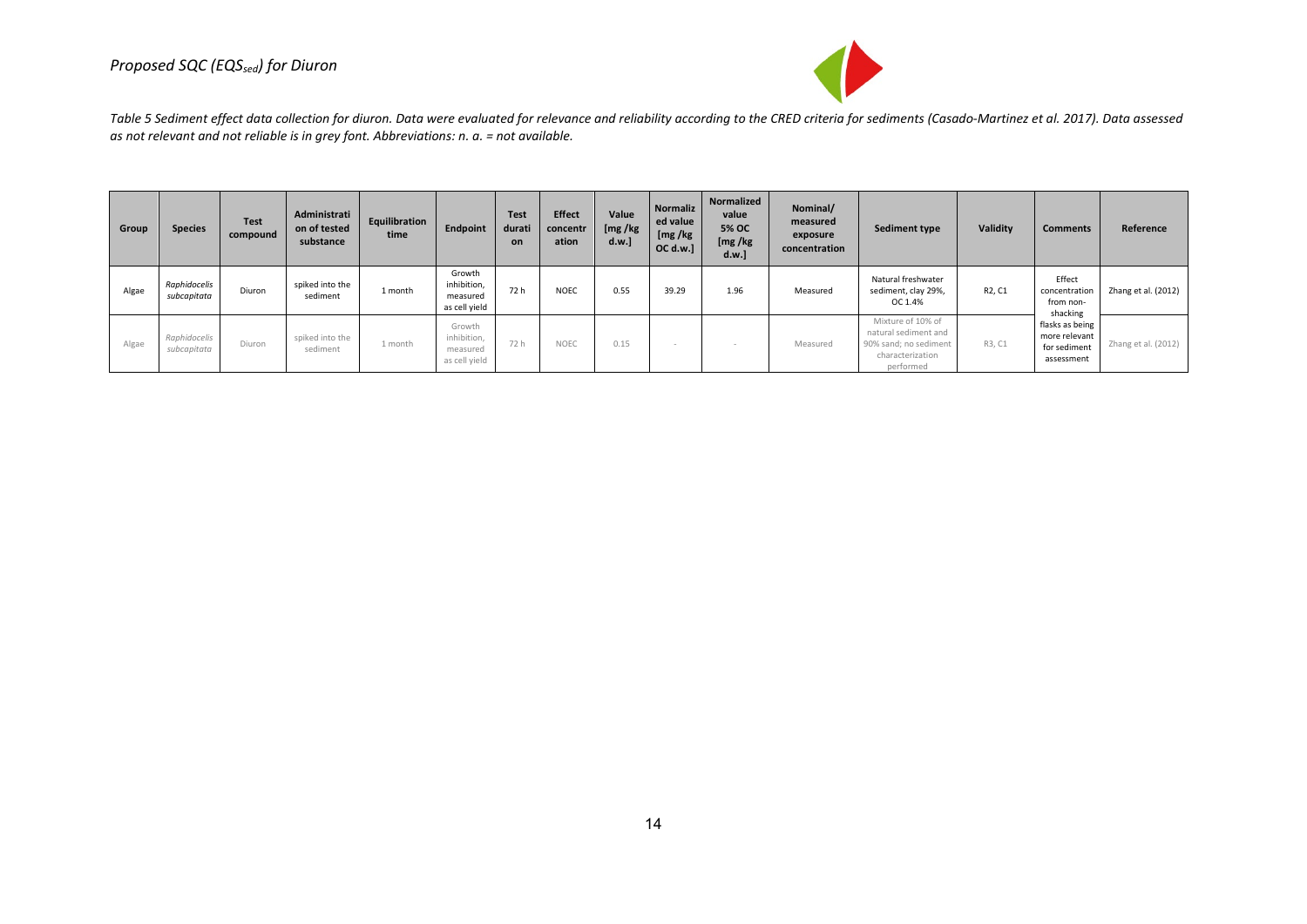

#### <span id="page-15-0"></span>**4.1 Graphic representation of effect data**

There is not enough effect data for benthic organisms from spiked sediment toxicity tests for graphic representation. According to effect data for pelagic organisms, primary producers are more sensitive than invertebrates and vertebrates (Ecotox Centre 2016), which is in agreement with the mode of toxic action of diuron.

The representation of chronic NOECs for benthic organisms exposed through spiked diuron in waters (Fig. 1; effect data available in Appendix II) also shows that primary producers are more sensitivity than insects (NOEC > 4000  $\mu$ g/L) and crustaceans ( $\geq 60 \mu$ g/L). Lambert et al. (2006) reported NOECs of 0.5 and 50 ng/L for relative growth rate for the rooted macrophytes *Myriophyllum spicatum* and *Apium nodiflorum*, respectively, suggesting that rooted macrophytes might be the most sensitive sedimentrelevant effect data, although these conclusions should be taken with care because effect data is either not relevant (macrophytes) or not assignable (all other effect data).



*Figure 1 Graphical representation of chronic effect data from spiked water toxicity tests with diuron for relevant benthic organisms. According to data, algae and macrophytes seem to be the most sensitive species. Empty dots: not reliable data; grey dots: not assignable data; dotted line: unbounded NOEC.* 

#### <span id="page-15-1"></span>**4.2 Comparison between marine and freshwater species**

No effect data is available for marine spiked sediment toxicity tests.

#### <span id="page-15-2"></span>**4.3 Overview of the most sensitive relevant and reliable long-term study**

#### Zhang et al. 2012:

- Species: *Raphidocelis subcapitata* (formerly known as *Pseudokirchneriella subcapitata (*formerly known as *Selenastrum capricornutum)).*
- Origin: Algae culture collection of Wuhan Institute of Hydrology.
- Experimental sediment: two types of sediment S1 and S2 for exposure were prepared. S1 is a natural freshwater sediment with 1.4% OC and 29% clay, 66% silt and 5% sand. Sediment was analyzed for all metals and OC content. S2 was prepared by mixing S1 with 10% weight of acidwashed sand, no further information is provided for S2.
- Spiking and equilibration time: according to the spiking procedure from US EPA (2001) and Simpson et al. (2004). Diuron-spiked sediments were prepared at eight nominal concentrations. The required volume of the stock solution (10000 mg/L, Shanghai Pesticide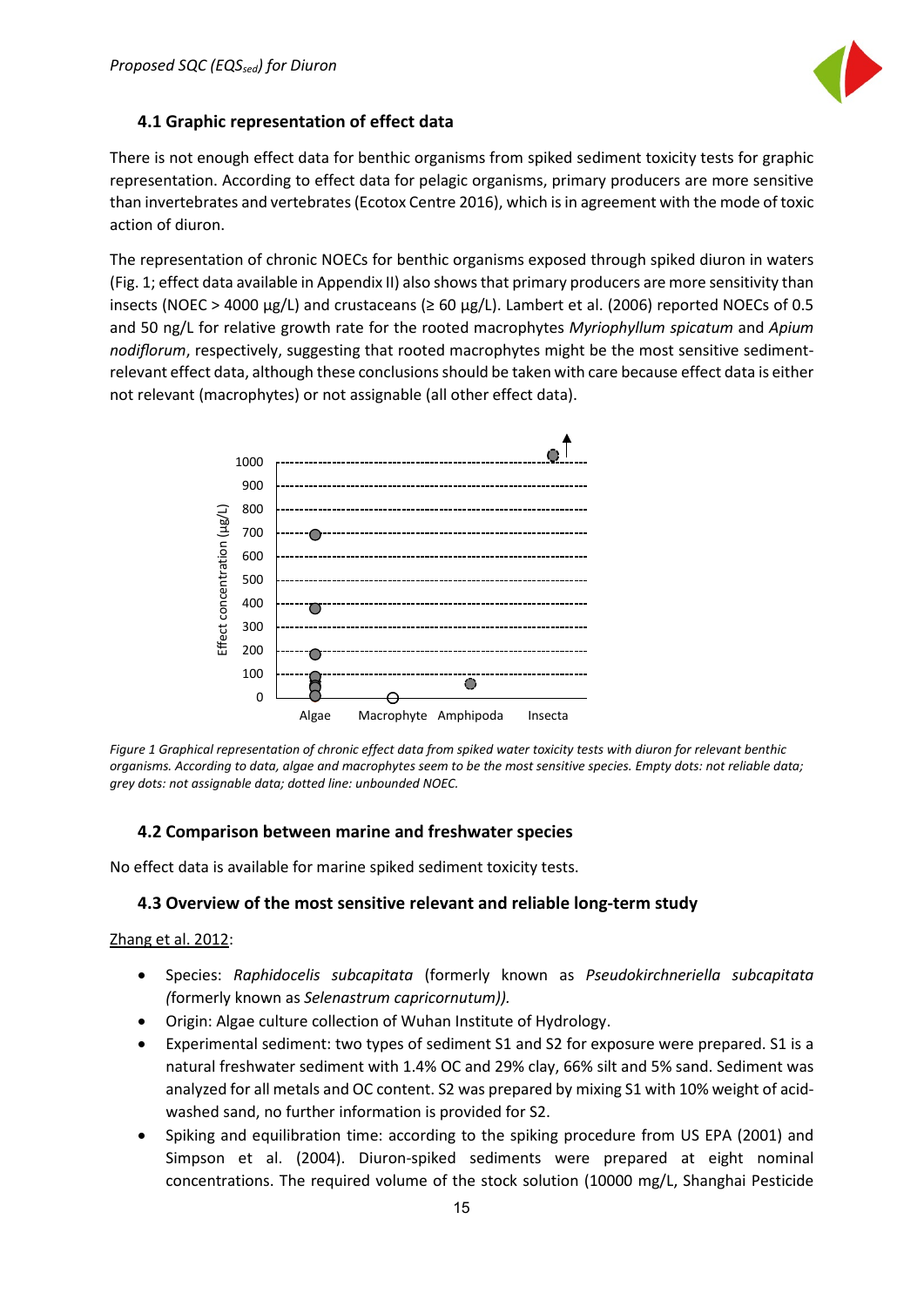

Research Institute, 98% mg/L) was added directly to the 400 g fresh sediment at a sediment to water ratio of 4:1. Then the sediment was mixed thoroughly for 2 h, equilibrated for 24 h, and neutralized to pH 7 with NaOH. The spiked sediments were finally held in the dark at 4°C for a month to equilibrate, and their pH values were checked every day and adjusted if necessary to pH 7.

- Overlying water: US EPA medium without EDTA.
- Overlying water quality: determination of pH, dissolved oxygen and diuron concentrations in overlaying water at day 0 and day 3.
- Bioassays: 72 h exposure test. 3 to 4 days old culture of *R. subcapitata* culture was immobilized on 4% alginate and CaCl<sub>2</sub> beads. Eight different nominal concentrations of diuron were tested: 0, 0.4, 0.8, 1.6, 3.2, 6.3, 12.5, 25, and 50 mg/kg (dry weight) for sediment S1, and 0, 0.25, 0.5, 1, 2.5, 5, 10, and 20 mg/kg (dry weight) for sediment S2. The test was carried out in six replicates for each concentration treatment, three replicates used to determine cell yield after 72 h exposure and the other three replicates to determine pH, dissolved oxygen, and diuron in overlying water and sediment on day 0 and day 3. Each treatment concentration was tested in 6 replicates containing 10 beads (5X10<sup>4</sup> cells/bead) per replicate. Algae growth determined after 72 h of exposure at  $24 \pm 1^{\circ}$ C under continuous illumination (4000 lux, cool white fluorescence) in a thermostatic incubator. Test performed without shaking the flasks and shaking the flasks twice a day. Incubation of test media without shaking is preferred for wholesediment toxicity testing as being more environmentally realistic of whole-sediment exposure.
- Test controls: blank control (sediment control) and solvent controls (trace methanol, <0.1%) always tested alongside the test sediments.
- Test endpoint: inhibition of algal growth measured as algae cell concentration with cell yields used as the endpoint. Cell yields determined by counting algal cells on a hemocytometer under a microscope. Variability of the algal counting (*n* = 3) was less than 15%.
- Statistics: Fitting for a dose-response curve with four-parameter logistic equation. NOEC determined by one way ANOVA (p<0.05) on mean measured environmental concentrations on day 0 and day 3. No post-hoc test performed.

 $\rightarrow$  Data are accepted as R2, C1. Effect data from non-shaking tests are used because they are considered more environmentally relevant compared to shaking tests.

# <span id="page-16-0"></span>**5 Derivation of QS**sed

According to the EC TGD for EQS, sediment toxicity tests, aquatic toxicity tests in conjunction with equilibrium partitioning (EqP) and field/mesocosm studies are used as several lines of evidence to derive QS<sub>sed</sub> (EC 2018). Thus, in the following, the appropriateness of the deterministic approach (AF-Method), the probabilistic approach (SSD method) and the EqP approach were examined.

#### <span id="page-16-1"></span>**5.1 Derivation of QSsed, AF using the Assessment Factor (AF) method**

Only one effect datum from spiked sediment toxicity tests is available, for the algae *R. subcapitata* from Zhang et al. (2012).

The following considerations apply for the selection of the assessment factor:

 $-$  For the selection of the assessment factor to derive the AA-EQS<sub>AF</sub> for surface waters, the TGD (EC 2011 p. 37) specifically says *"The algal growth inhibition tests of the base set is, in principle, a multigeneration test. However, for the purposes of applying the appropriate assessment factors, the EC50 is treated as a short term toxicity value. The NOEC from this test may be used*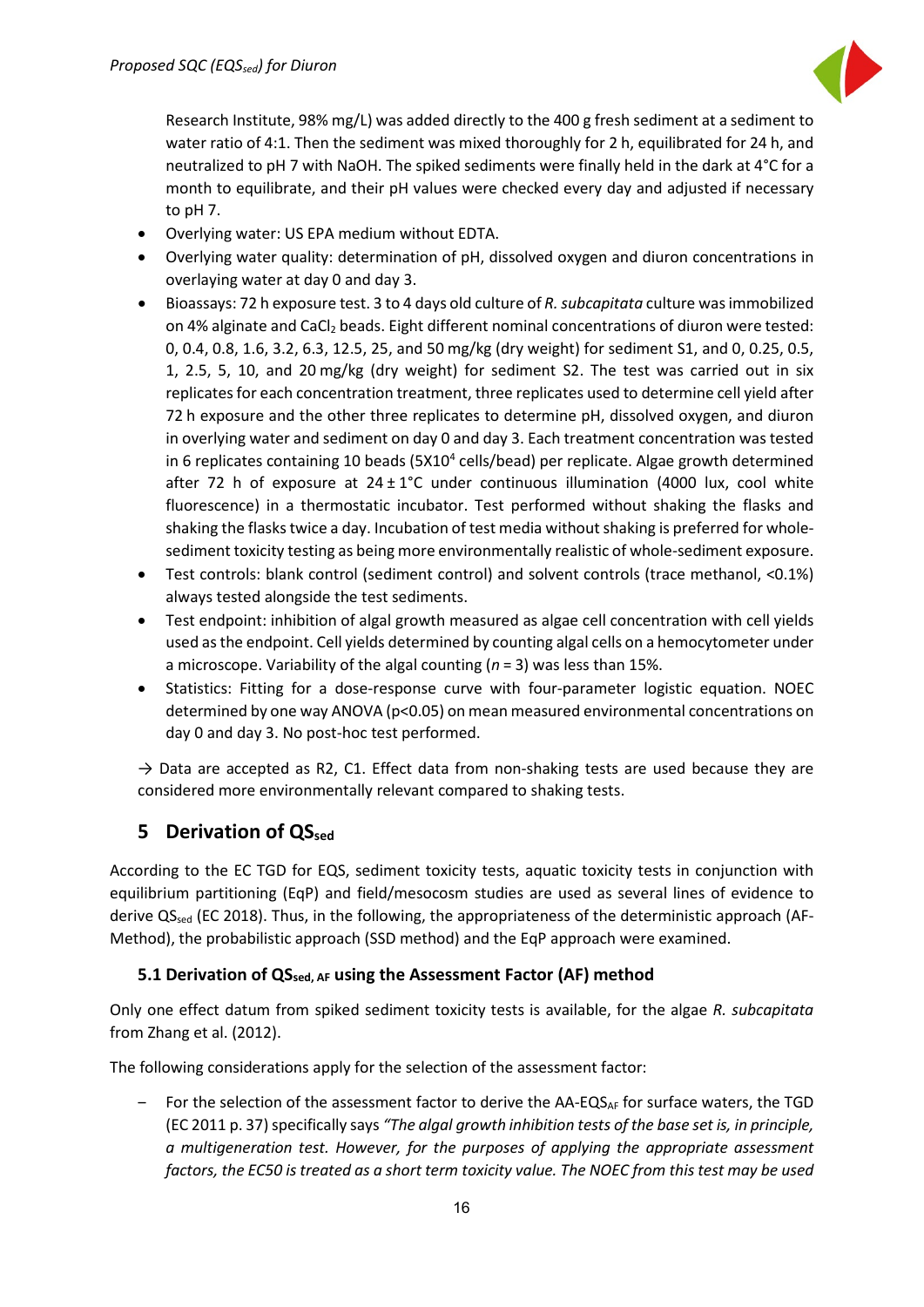

*as an additional NOEC when other long-term data are available. In general an algal NOEC should not be used unsupported by long term NOECs of species of other trophic levels. However if the short term algal toxicity test is the most sensitive of the short term tests, the NOEC from this test should be supported by the result of a test on a second species of algae."* 

- ‒ According to Table 5.1 (TGD for EQS), an AF of 100 should be applied to a single long-term NOEC or EC10, irrespective of the trophic / taxonomic group to which the test organism belongs.
- ‒ According to uncertainties in the study (see section 9.1), it is proposed to increase the AF from 100 to 1000.

In view of these elements, an assessment factor of 1000 is proposed, and the resulting  $QS_{\text{sed AF}}$  must be compared with the QS<sub>sed</sub> derived using the EqP method<sup>[8](#page-17-3)</sup>. The application of the AF method to the only relevant and reliable (R2/C1) NOEC is:

$$
QS\left(\frac{mg}{kg}\right) = \frac{lowest EC10 \text{ or } NOEC}{1000}
$$

$$
QS_{sed,AF}\left(\frac{mg}{kg}\right) = \frac{39.29 \frac{mg}{kg - OC}}{1000} = 39.29 \left(\frac{\mu g}{kg - OC}\right)
$$

This  $QS_{\text{sed, AF}}$  is equal to 1.96  $\mu$ g/kg d.w. for a sediment with 5% OC or 0.39  $\mu$ g/kg d.w. for a sediment with 1% OC. A sediment with 1% OC is considered a worst case scenario in Switzerland.

#### <span id="page-17-0"></span>**5.2 Derivation of QSsed,SSD using the species sensitivity distribution (SSD) method**

The minimum data requirements recommended for the application of the SSD approach for EQS water derivation is preferably more than 15, but at least 10 NOECs/ $EC_{10}$ s, from different species covering at least eight taxonomic groups (EC (2018), p. 43). In this case, not enough data from spiked sediment toxicity tests are available for applying the SSD approach.

#### <span id="page-17-1"></span>**6 Derivation of QSsed,EqP using the Equilibrium Partitioning approach**

If no reliable sediment toxicity data are available, the Equilibrium Partitioning (EqP) can be used to estimate the EQS<sub>sed,Eqp</sub>. This approach, developed for non-ionic substances, is used here for comparison purposes given the small data base of sediment toxicity studies.

#### <span id="page-17-2"></span>**6.1 Selection of QS for water**

An Annual Average Quality Standard (AA-QS) has been proposed by the European Commission which sets a value of 0.2 µg/L for the protection of pelagic species (EC 2005). In 2016, the Ecotox Centre revised the quality criteria according to the availability of new effect data for the years 2005-2016. This update performed in accordance with the TGD provides an AA-EQS of 0.07 µg/L (Ecotox Centre 2016). The AA-EQS proposed by the Ecotox Centre is used in the application of the EqP because it takes into consideration the most recent published data and uses the statistical approach (SSD) compared to the AA-EQS from the EU dossier (based on the AF).

<span id="page-17-3"></span> <sup>8</sup> EU TGD (EC 2011, p.96): « If only results from short-term tests with sediment-dwelling organisms are available, an assessment factor of 1000 is applied to the lowest reliable value. In situations where only short term test data is available a QS should also be derived using the Equilibrium Partitioning approach ».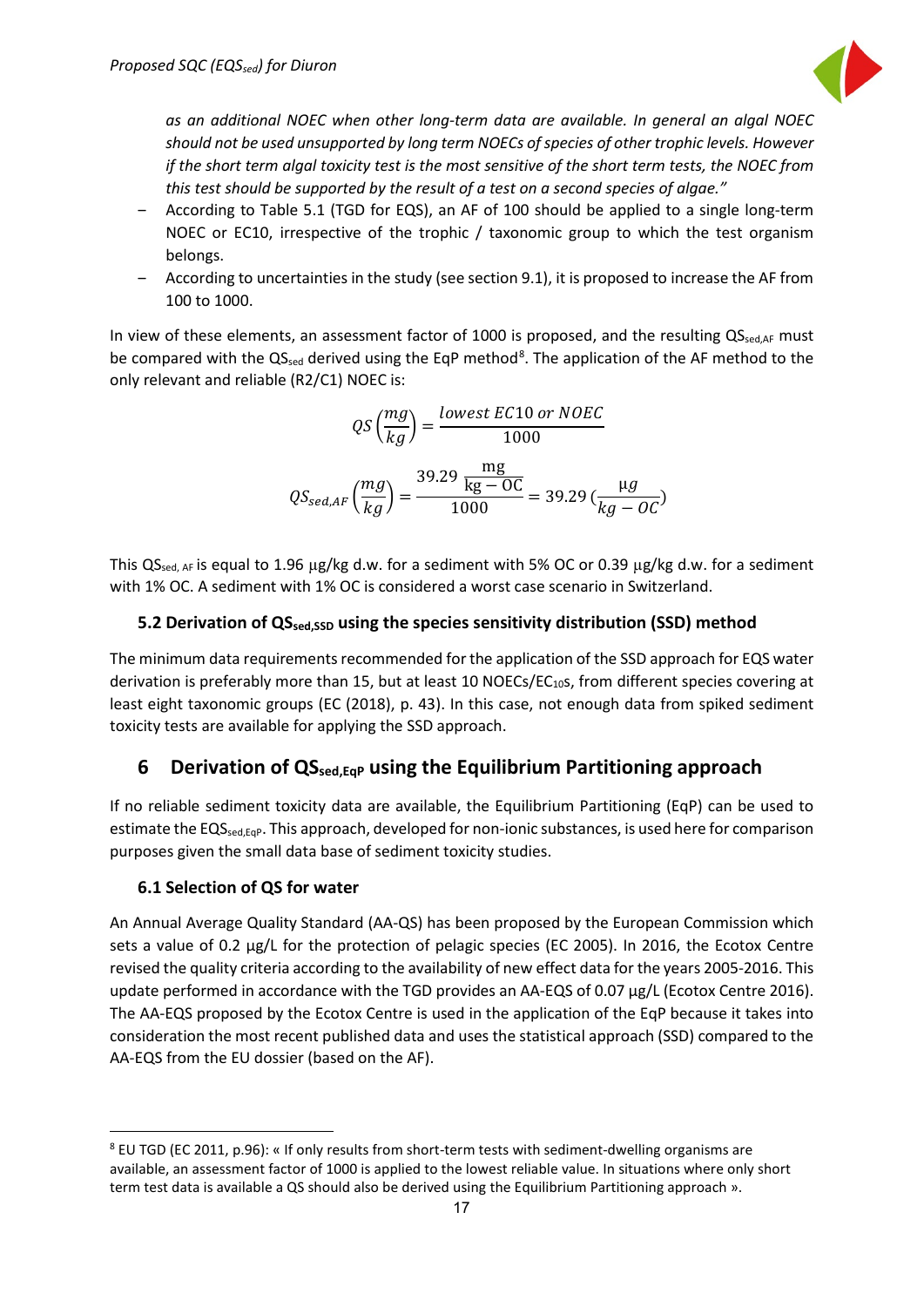

#### <span id="page-18-0"></span>**6.2 Selection of partition coefficient**

One of the main factors influencing the application of the EqP model is the choice of the partition coefficient. It is stipulated in the ECHA 2017 guideline (ECHA 2017, p. 143) that "*To increase the reliability of PNEC sediment screen derived using the EqP, it is imperative that a conservative but realistic partitioning coefficient (e.g. Kd, Koc, Kow) is chosen. A clear justification must be given for the chosen coefficient and any uncertainty should be described in a transparent way*."

A review of K<sub>OC</sub> values compiled from different reports (see Appendix I and Table 1) derived from batchequilibrium and field studies plus  $K_{OC}$  estimated from the  $K_{OW}$  using the equation for phenylureas as required by EU TGD (EC 2011, p. 172) resulted in a geometric mean of 339 l/kg. This  $K_{OC}$  value is used in the application of the EqP model.

#### <span id="page-18-1"></span>**6.3 Selection of OC content for a reference sediment**

To account for the influence of OC content on  $QS_{\text{sed,EqP}}$  development, calculations have been performed for a standard sediment according to the EU TGD with 5 % OC (EC 2018). As 5 % OC might not be representative for sediment in Switzerland, calculation was made as well for a worst case scenario considering measurement on total sediment with 1 % OC (approx.  $10<sup>th</sup>$  percentile of OC content in Swiss Rivers).

#### <span id="page-18-2"></span>**6.4 Derivation of QS**sed, Eq.

For the derivation of QS<sub>sed,EqP</sub>, the partition coefficient between water and sediment has been estimated as the fraction of organic carbon multiplied by organic carbon partition coefficient  $(Kp=f_{OC} * K_{OC})$  as proposed by Di Toro et al. (1991) for nonionic organic chemicals. Di Toro et al. (1991) considered that, for sediment with an organic fraction higher than 0.2%, organic carbon is the main driver for chemical sorption.

The calculated QS<sub>sed,Eqp</sub> is 0.35 µg/kg d.w. for a sediment with 1% OC and 1.30 µg/kg d.w. for 5% OC (Table 6).

The application of the additional AF of 10 to derive the  $QS_{\text{sedEGP}}$  is not justified according to a Kow <5 (Table 1), which presumes not extra uncertainty due to uptake through ingestion.

Table 6 QS<sub>sed,EqP</sub> derived from the geometric mean of K<sub>OC</sub> values with the AA-EQS for water derived by the Ecotox Centre of *0.07 µg/L (Ecotox Centre 2016). The partition coefficient solid-water sediment (Kpsed) is estimated for a sediment with 1% and 5% OC (standard EU TGD sediment).*

| <b>Sediment</b><br>with | $K_{OC}$<br>[L/kg] | <b>Kp</b> sed<br>K <sub>sed-water</sub><br>$\left[\text{m}^3/\text{m}^3\right]$<br>[L/kg] |      | $QS_{\text{sed,EqP}}$<br>$[\mu$ g/kg ww] | $QS_{sed,EqP}$<br>$[\mu$ g/kg d.w.] |
|-------------------------|--------------------|-------------------------------------------------------------------------------------------|------|------------------------------------------|-------------------------------------|
| 1% OC                   | 339                | 3.39                                                                                      | 2.50 | 0.13                                     | 0.35                                |
| 5% OC                   | 339                | 16.95                                                                                     | 9.28 | 0.50                                     | 1.30                                |

#### <span id="page-18-3"></span>**7 Determination of QSsed according to mesocosm/field data**

No mesocosm study that provides effect concentrations of diuron on benthic communities exposed to spiked sediment is available that can be used to derive a QSsed.

Although there are also no mesocosm studies that could be used to derive reliable NOEC values for AA-EQS derivation (Ecotox Centre 2016), several mesocosms studies are available that can be used as supportive information for the plausibility of the safety factors selected in QS derivations. Relevant for the sediment compartment, Knauert et al. (2010) exposed the rooted macrophytes *Elodea canadensis, Myriophyllum spicatum* and *Potamogeton lucens* to 5 µg/L diuron (98.4%) in overlying water in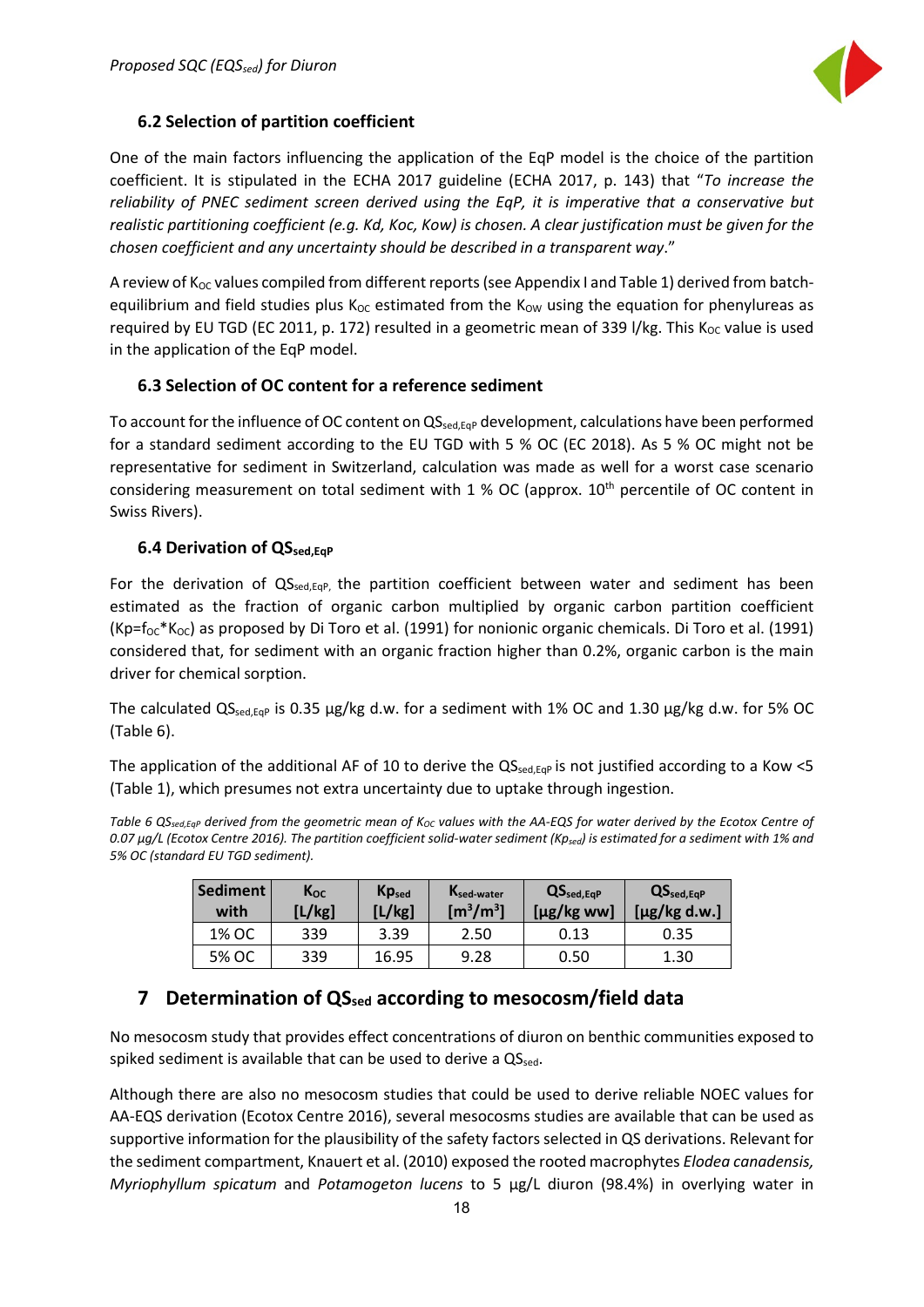

mesocosm studies comprising a sediment layer. Significant reduction on photosynthetic efficiency of all three macrophytes was observed after 5 days of exposure, but macrophytes recovered and no significant effects were observed neither on photosynthesis nor growth at the end of the exposure (34 days).

# <span id="page-19-0"></span>**8 Toxicity of degradation products**

According to APVMA (2011), diuron metabolites resulted as more mobile than the parent compound in sorption/desorption studies with soils following US EPA Guidelines: DCPMU is moderately adsorbed to soils according to  $K_{OC}$  values ranging from 572 to 4989, m-CPDMU has  $K_{OC}$  values ranging from 40 to 323 and for PDMU from 33 to 138. According to a log K<sub>oc</sub> ranging from 2.75 to 3.69, DCPMU may also likely partition to sediment, which is in agreement with measured environmental concentrations (section 2.6).

No sediment toxicity data are available for these compounds. However, m-CPDMU and DCPMU have shown to exert toxicity to the algae *Scenodesmus subspicatus* exposed through the water phase, with EC50 of 246 and 18.4 µg/L respectively in the same order of magnitude as toxicity of the parent compound, and low toxicity for DCPU with EC50 of 5660 µg/L (APVMA 2011).

# <span id="page-19-1"></span>**9 EQSsed proposed to protect benthic species**

The different QS values from each derivation method included in the EU TGD (EC 2011) are summarized in Table 7. According to the EU TGD, the most reliable extrapolation method for each substance should be used (EC 2011, p. 39).

| <b>Generic QSsed</b>               | <b>Derived value</b><br><b>1% OC</b> | <b>Derived value</b><br><b>5% OC</b> | AF   |
|------------------------------------|--------------------------------------|--------------------------------------|------|
| QS <sub>sed,field</sub>            |                                      |                                      |      |
| $QS_{\text{sed,SSD}}$              |                                      |                                      |      |
| $QS_{\text{sed,AF}}$               | 0.39                                 | 1.96                                 | 1000 |
| $QS_{\text{sed},\text{EqP}}$       | 0.35                                 | 1.30                                 |      |
| <b>Proposed EQS</b> <sub>sed</sub> | 0.39                                 | 1.96                                 |      |

*Table 7 QSsed derived according to the three methodologies stipulated in the EU-TGD and their corresponding AF. All concentrations expressed as µg/kg d.w..*

#### <span id="page-19-2"></span>**9.1 Uncertainty analysis**

The  $QS_{\text{sed},EqP}$  is in line with the  $QS_{\text{sed},AF}$  derived by applying an AF of 1000 to the NOEC from spiked sediment toxicity tests using the microalgae *R. subcapitata.* The AF of 1000 seems justified taking into consideration the following uncertainties:

- ‒ The only effect datum from spiked-sediment toxicity test is considered reliable and relevant with restrictions, given the algal beads have a diameter of approx. 4 mm and contains approx. 52000 cells. Algae that are not at the surface of the bead might not be in close contact with diuron applied to the sediment.
- ‒ No additional chronic NOEC is available from spiked sediment toxicity tests for another microalgae species as recommended for surface water AA-EQS development.
- ‒ Effect data from spiked water toxicity tests for sediment-relevant organisms (Fig. 1) suggest that the most sensitive taxonomic group might be that of rooted macrophytes, although this conclusion is based on non-reliable (R3) effect data and results are not fully in agreement with results from mesocosm exposures (Knauer et al. 2010).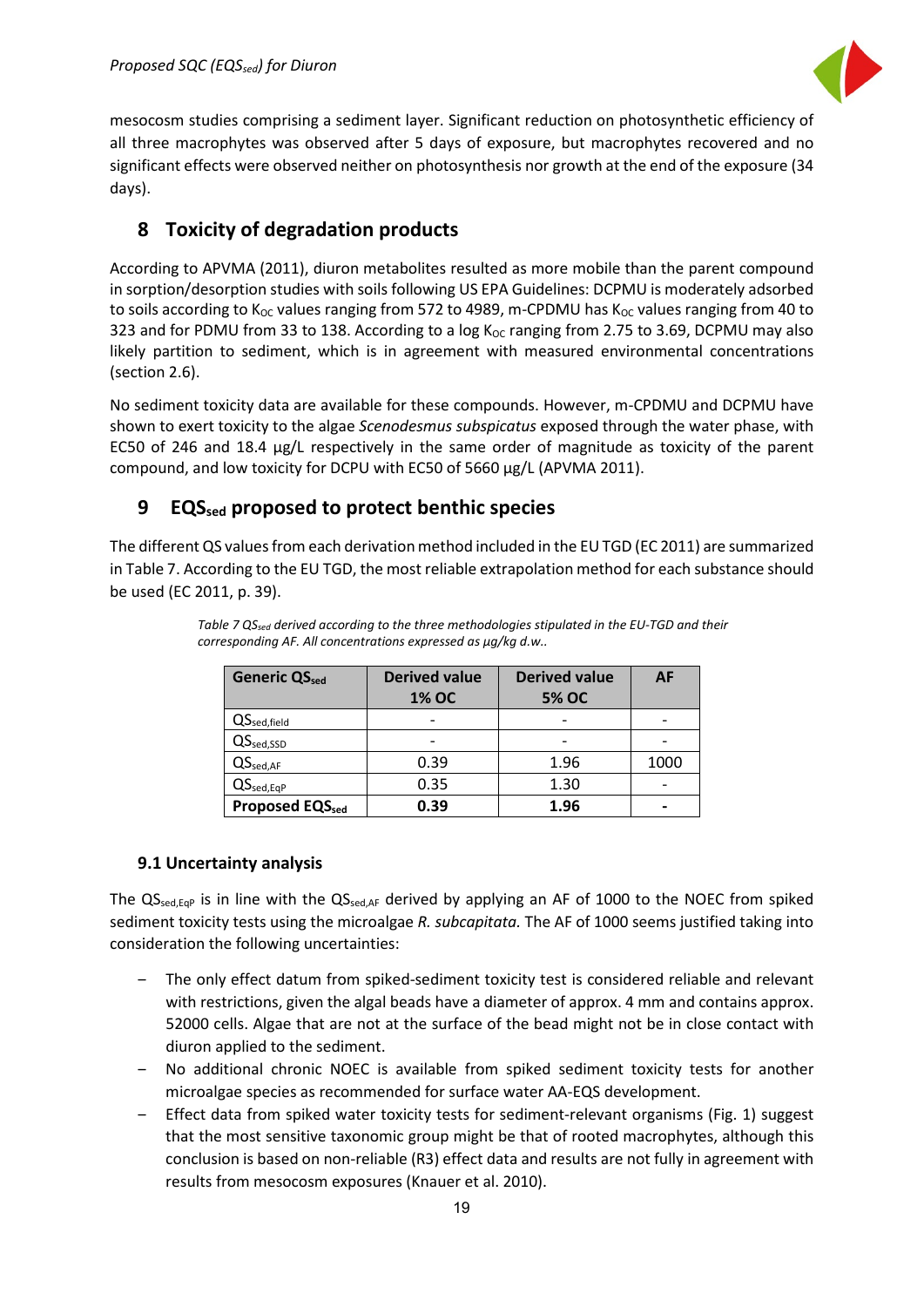

- No effect data for the degradation products of diuron in sediment is available although DCPMU and m-CPDMU have shown to be persistent in this environmental compartment, present at concentrations as high as that of the parent compound, and exert similar toxicity to microalgae.

Taking into consideration the recommendations from the EU TGD and the remaining uncertainties, an EQS<sub>sed</sub> for diuron of 0.39 µg/kg d.w. for 1% OC representative of a worst case for Swiss sediments is proposed.

#### <span id="page-20-0"></span>**10 References**

- APVMA 2011. Diuron Final Review Report (No. ISBN: 978–1–922188–08–3). Australian Pesticides and Veterinary Medicines Authority, Kingston, Australia.
- Batley, G.E., Burton, G.A., Chapman, P.M., Forbes, V.E., 2002. Uncertainties in sediment quality weight of evidence assessments. Human Ecol. Risk Assess. 8, 1517-1547.
- Bockting, G.J.M., van de Plassche, E.J., Struijs, J., Canton, J.H., 1993. Soil-Water Partition Coefficients for Organic Compounds (No. 679101013). National Institute of Public Health and Environmental Protection, Bilthoven, the Netherlands.
- Backhaus, T., Faust, M., Scholze, M., Gramatica, P., Vighi, M., Grimme, L.H., 2004. Joint Algal Toxicity of Phenylurea Herbicides is Equally Predictable by Concentration Addition and Independent Action. Environ. Toxicol. Chem. 23, 258–264.
- Casado-Martinez, M. C., Mendez-Fernandez, L., Wildi, M., Kase, R., Ferrari, B. J. D., Werner, I., 2017. Incorporation of sediment specific aspects in the CRED evaluation system: recommendations for ecotoxicity data reporting. Poster presentation, Brussels.
- Chiaia-Hernandez, A.C., 2014. Temporal Records of Organic Contaminants in Lake Sediments, their Bioconcentration and Effect on Daphnia Resting Eggs. ETHZ, Zürich.
- Crommentuijin, T., Kalf, D.F., Polder, M.D., Posthumus, R., van de Plassche, E.J., 1997. Maximum Permissible Concentrations and Negligible Concentrations for pesticides (No. 601501002). RIVM, Bilthoven, the Netherlands.
- Crommentuijn, T., Sijm, D., de Bruijn, J., van Leeuwen, K., van de Plassche, E., 2000. Maximum permissible and negligible concentrations for some organic substances and pesticides. J. Environ. Manag. 58, 297-312.
- Di Toro, D.M., Zarba, C.S., Hansen, D.J., Berry, W.J., Swartz, R.C., Cowan, C.E., Pavlou, S.P., Allen, H.E., Thomas, N.A., Paquin, P.R., 1991. Technical Basis for Establishing Sediment Quality Criteria for Nonionic Organic Chemicals Using Equilibrium Partitioning. Environ. Toxicol. Chem. 10, 1541– 1583.
- Doppler, T., Mangold, S., Wittmer, I., Spycher, S., Comte, R., Stamm, C., Singer, H., Junghans, M., Kunz, M., 2017. Hohe PSM- Belastung in Schweizer Bächen. Aqua and Gas 46, 11.
- Dores, E.F.G.C., Spadotto, C.A., Weber, O.L.S., Carbo, L., Vecchiato, A.B., Pinto, A.A., 2009. Environmental Behaviour of Metolachlor and Diuron in a Tropical Soil in the Central Region of Brazil. Water. Air. Soil Pollut. 197, 175–183.
- EC, 2005. Common Implementation Strategy for the Water Framework Directive. Environmental Quality Standards (EQS) Substance Data Sheet. Priority Substance No. 13 Diuron CAS-No. 330- 54-1. Final Version. Brussels.
- EC, 2010. ESIS (European Chemical Substances Information System). Joint Research Center Institute for Health and Consumer Protection, European Commission (EC) http://ecb.jrc.ec.europa.eu/esis/.
- EC, 2011. Technical Guidance (TGD) For Deriving Environmental Quality Standards, Common Implementation Strategy for the Water Framework Directive (2000/60/EC).
- EC DAR, 2005. Draft Assessment Report (DAR) for Diuron public version- Initial Risk Assessment Provided by Rapporteur Member State Danemark for the Existing Active Substance Diuron of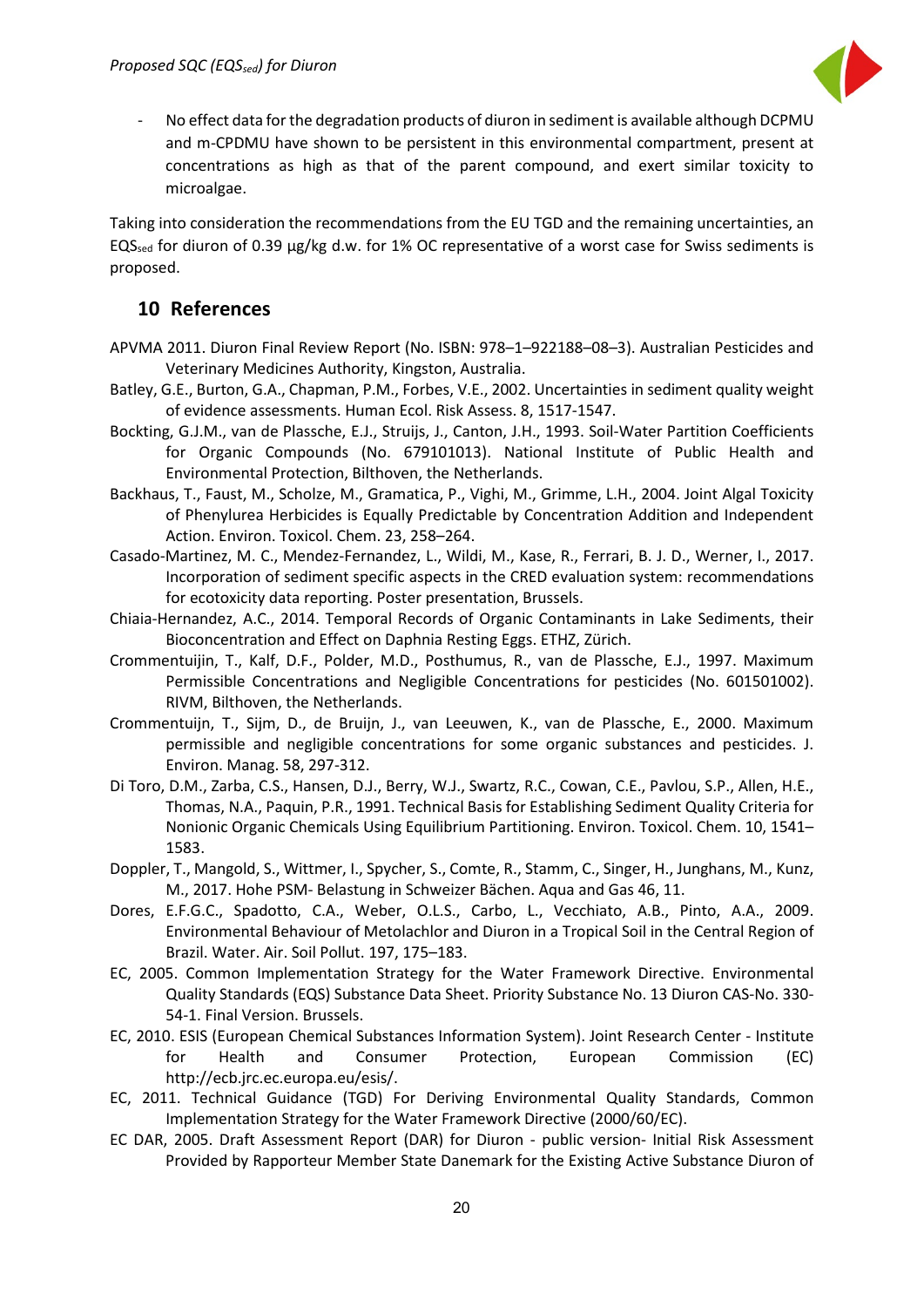

the Second Stage of the Review Programm Referred to in Article 8(2) of Council Directive 91/414/EEC (No. Volume 1).

- ECHA, 2017. Guidance on Information Requirements and Chemical Safety Assessment Chapter R.7b: Endpoint specific guidance (No. ECHA-17-G-10-EN). European Chemicals Agency, Finland.
- EC RAR, 2018. Renewal Assessment Report, Diuron, Volume 3 B.2 Physical and Chemical Properties (p. 12).
- Ecotox Centre, 2016. EQS Vorschlag des Oekotoxzentrums für: Diuron (p. 40). Dübendorf: Ecotox Centre EAWAG-EPFL. Retrieved from http://www.ecotoxcentre.ch/expert-service/qualitystandards/proposals-for-acute-and-chronic-quality-standards/
- EFSA, 2015. Scientific Opinion on the Effect Assessment for Pesticides on Sediment Organisms in Edgeof-field Surface Water: Effect Assessment on Sediment Organisms. EFSA J. 13, 4176.
- Finizio, A., Vighi, M., & Sandroni, D., 1997. Determination of n-octanol/water partition coefficient (Kow) of pesticide critical review and comparison of methods. Chemosphere 34, 131–161.
- Hauzenberger, I., Trimbacher, T., Weiß, S., 2015. Erste Österreichische Fallstudie Zu Antifoulingwirkstoffen In Der Umwelt (No. REP-0530). Umweltbundesamt GmbH Spittelauer Lände 5, 1090 Wien/Österreich.
- Karickhoff S. W., Carreira L. A., Hilal S. H., 2009. SPARC v.4.5 online calculator. Version September 2009 release w4.5.1529-s4.5.1529, http://sparc.chem.uga.edu/sparc/.
- Knauer, K., Sobek, A., Bucheli, T.D., 2007. Reduced toxicity of diuron to the freshwater green alga Pseudokirchneriella subcapitata in the presence of black carbon. Aquat. Toxicol. 83, 143–148.
- Knauert, S., Singer, H., Hollender, J., Knauer, K., 2010. Phytotoxicity of atrazine, isoproturon, and diuron to submerged macrophytes in outdoor mesocosms. Environ. Poll. 158, 167-174.
- Lambert, S.J., Thomas, K.V., Davy, A.J., 2006. Assessment of the risk posed by the antifouling booster biocides Irgarol 1051 and diuron to freshwater macrophytes. Chemosphere 63, 734-743.
- Larras, F., Montuelle, B., Bouchez, A., 2013. Assessment of toxicity thresholds in aquatic environments: Does benthic growth of diatoms affect their exposure and sensitivity to herbicides? Sci. Total Environ. 463, 469-477.
- Mackay, D., Shiu, W. Y., Ma, K.-C., & Lee, C. L., 2006. Handbook of Physical-Chemical Properties and Environmental Fate for Organic Chemicals (Taylor & Francis Group). 6000 Broken Sound Parkway NW, Suite 300: CRC Press. Retrieved from https://www.crcpress.com/Handbook-of-Physical-Chemical-Properties-and-Environmental-Fate-for-Organic/Mackay-Shiu-Ma-Lee/p/book/9781566706872
- Mazzella, N., 2014. Pesticide-Méthode d'Analyse dans les Sédiments (Fiche No. MA-19). Aquaref.
- Moermond, C.T.A., Kase, R., Korkaric, M., Ågerstrand, M., 2016. CRED: Criteria for Reporting and Evaluating Ecotoxicity Data. Environ. Toxicol. Chem. 35, 1297–1309.
- Moncada, A., 2004. Environmental Fate of Diuron, Environmental Monitoring Branch, Department of Pesticide Regulation, Sacramento.
- Müller, A., Chiaia-Hernandez, A., Hollender, J., 2016. Exploring Temporal Trends of Pesticides in Lake Sediments by LC-HRMS. ETH Zürich, Zürich.
- Munz, N., Leu, C., Wittmer, I., 2013. Pesticides dans les Cours d'Eau Suisses Aperçu de la Situation à l'Échelle Nationale.
- OFEV, 2016. SwissPRTR Pollutant Register [WWW Document]. Swiss Confed. URL http://www.prtr.admin.ch/PublicWebSite/Abfrage.aspx?Lang=eng.
- Peck, D.E., Corwin, D.L., Farmer, W.J., 1980. Adsorption-Desorption of Diuron by Freshwater Sediments. J. Environ. Qual. 9, 101–106.
- Simpson, S.L., Angel, B.M., Jolley, D.F., 2004. Metal equilibration in laboratory-contaminated (spiked) sediments used for the development of whole-sediment toxicity tests. Chemosphere 54, 597– 609.
- Simpson, S.L., Batley, G.E., Chariton, A.A., 2013. Revision of the ANZECC/ARMCANZ Sediment Quality Guidelines. https://doi.org/10.4225/08/5894c6184320c
- Sneikus, J., 2001. Aerobic degradation and metabolism of diuron in the water-sediment system. Bayer AG, report: MR-433/01.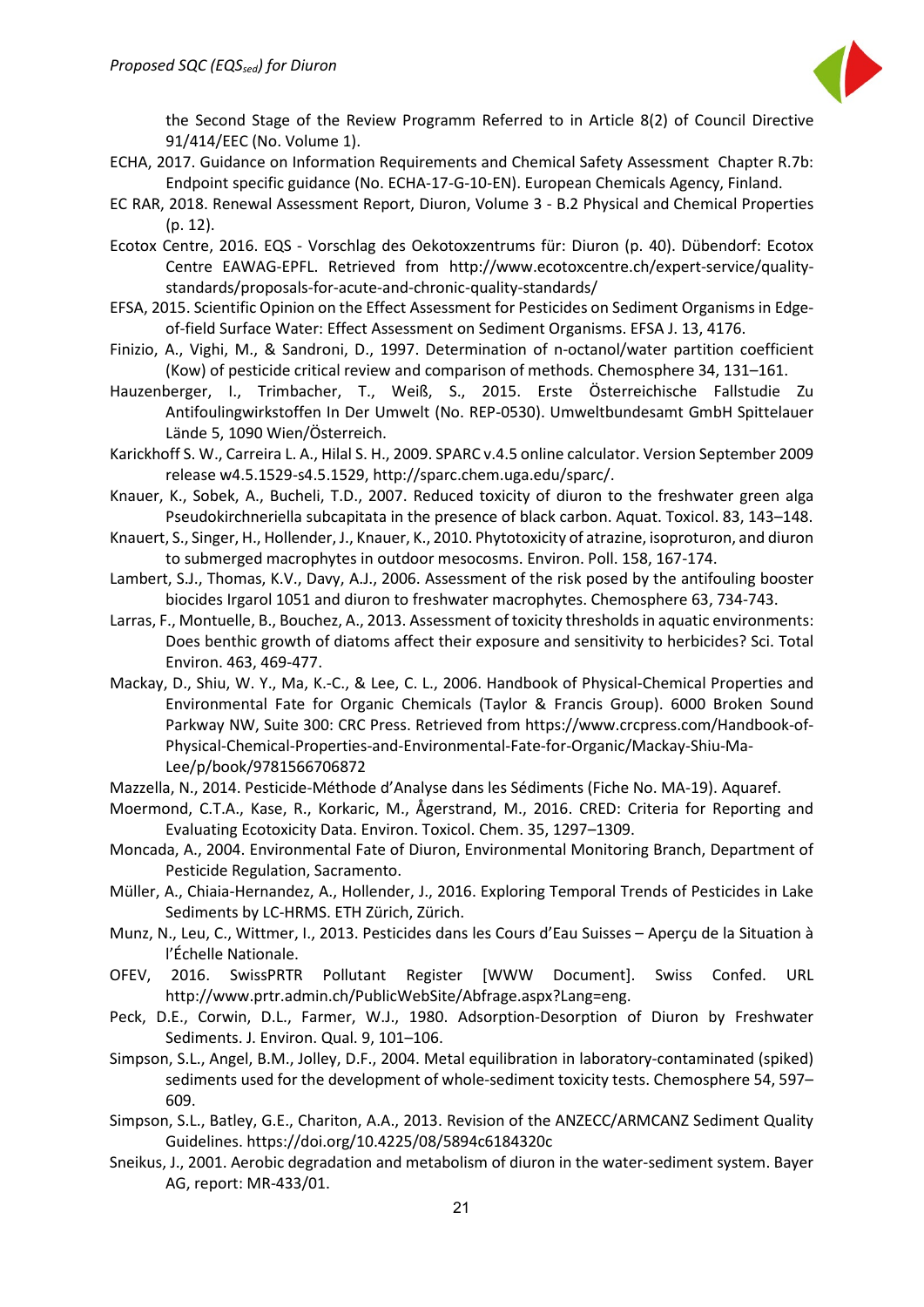

- University of Minnesota, 2010. UM-BBD Pathway Prediction System Based On Structural Formula. http://umbbd.msi.umn.edu/predict/.
- US EPA, 2001. Methods for collection, storage and manipulation of sediments for chemical and toxicological analyses: Technical manual. EPA-823-B-01-002. Washington, DC.
- US EPA, 2003. Reregistration Eligibility Decision (RED) for Diuron (p. 211). Washington DC 20460: U.S. Environmental Protection Agency.
- US EPA, 2008. EPI SuiteTM. Estimation Programs Interface Suite™ for Microsoft® Windows, v 4.11 or insert version used]. United States Environmental Protection Agency, Washington, DC, USA.
- US EPA, 2016. AQUIRE: AQUatic toxicity Information Retrieval database [WWW Document]. URL http:/www.epa.gov/ecotox/.
- Vencill, W.K., Armbrust, K., Weed Science Society of America, Weed Science Society of America, Herbicide Handbook Committee, 2002. Herbicide handbook. Weed Science Society of America, Lawrence, KS.
- Wang, P., Keller, A.A., 2009. Sorption and desorption of atrazine and diuron onto water dispersible soil primary size fractions. Water Res. 43, 1448–1456.
- Warren, N., Allan, I.J., Carter, J.E., House, W.A., Parker, A., 2003. Pesticides and Other Micro-organic Contaminants in Freshwater Sedimentary Environments—A Review. Appl. Geochem. 18, 159– 194.
- Wittmer, I., Junghans, H., Singer, H., Stamm, C., 2014. Micropolluant, Stratégie d'Évaluation pour les Micropolluants de Sources Non Ponctuelles. Etude Réalisée sur Mandat de l'OFEV. Eawag, Dübendorf.
- Zhang, L.-J., Ying, G.-G., Chen, F., Zhao, J.-L., Wang, L., Fang, Y.-X., 2012. Development and Application of Whole-Sediment Toxicity Test Using Immobilized Freshwater Microalgae. Environ. Toxicol. Chem. 31, 377–386.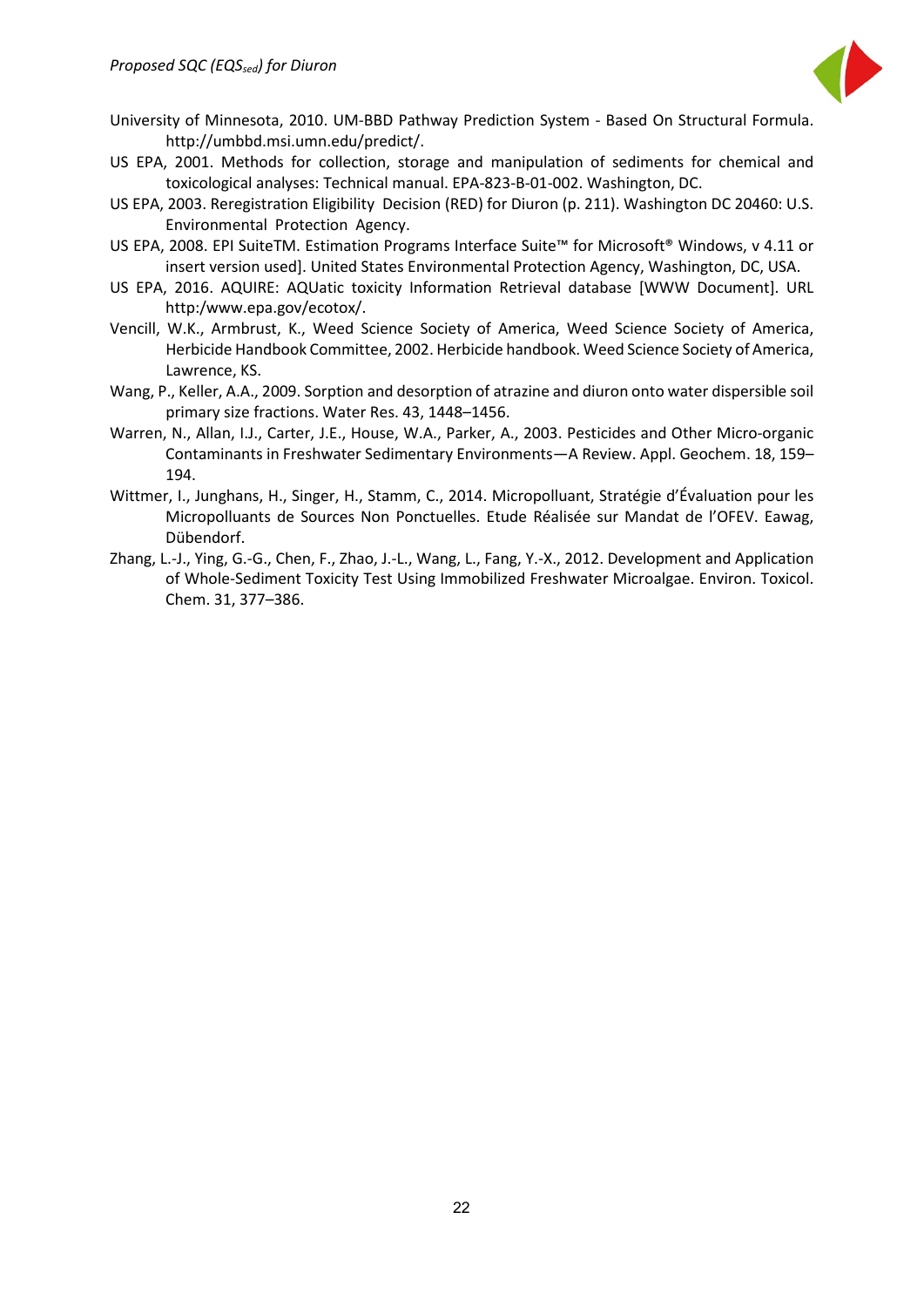

# <span id="page-23-0"></span>Appendix I. Experimentally derived log K<sub>oc</sub> for soil and sediments

| Log (Koc) | <b>Cited in</b>      |
|-----------|----------------------|
| 1.38      | Bockting et al. 1993 |
| 2.30      | Bockting et al. 1993 |
| 2.65      | Bockting et al. 1993 |
| 1.76      | Bockting et al. 1993 |
| 2.31      | Bockting et al. 1993 |
| 2.66      | Bockting et al. 1993 |
| 1.80      | Bockting et al. 1993 |
| 2.31      | Bockting et al. 1993 |
| 2.67      | Bockting et al. 1993 |
| 1.80      | Bockting et al. 1993 |
| 2.32      | Bockting et al. 1993 |
| 2.68      | Bockting et al. 1993 |
| 1.80      | Bockting et al. 1993 |
| 2.32      | Bockting et al. 1993 |
| 2.68      | Bockting et al. 1993 |
| 1.84      | Bockting et al. 1993 |
| 2.33      | Bockting et al. 1993 |
| 2.69      | Bockting et al. 1993 |
| 1.90      | Bockting et al. 1993 |
| 2.33      | Bockting et al. 1993 |
| 2.69      | Bockting et al. 1993 |
| 1.93      | Bockting et al. 1993 |
| 2.33      | Bockting et al. 1993 |
| 2.70      | Bockting et al. 1993 |
| 1.97      | Bockting et al. 1993 |
| 2.33      | Bockting et al. 1993 |
| 2.73      | Bockting et al. 1993 |
| 1.98      | Bockting et al. 1993 |
| 2.34      | Bockting et al. 1993 |
| 2.73      | Bockting et al. 1993 |
| 1.99      | Bockting et al. 1993 |
| 2.35      | Bockting et al. 1993 |
| 2.74      | Bockting et al. 1993 |
| 2.02      | Bockting et al. 1993 |
| 2.35      | Bockting et al. 1993 |
| 2.75      | Bockting et al. 1993 |
| 2.03      | Bockting et al. 1993 |
| 2.36      | Bockting et al. 1993 |
| 2.75      | Bockting et al. 1993 |
| 2.04      | Bockting et al. 1993 |
| 2.36      | Bockting et al. 1993 |
| 2.75      | Bockting et al. 1993 |
| 2.06      | Bockting et al. 1993 |
| 2.36      | Bockting et al. 1993 |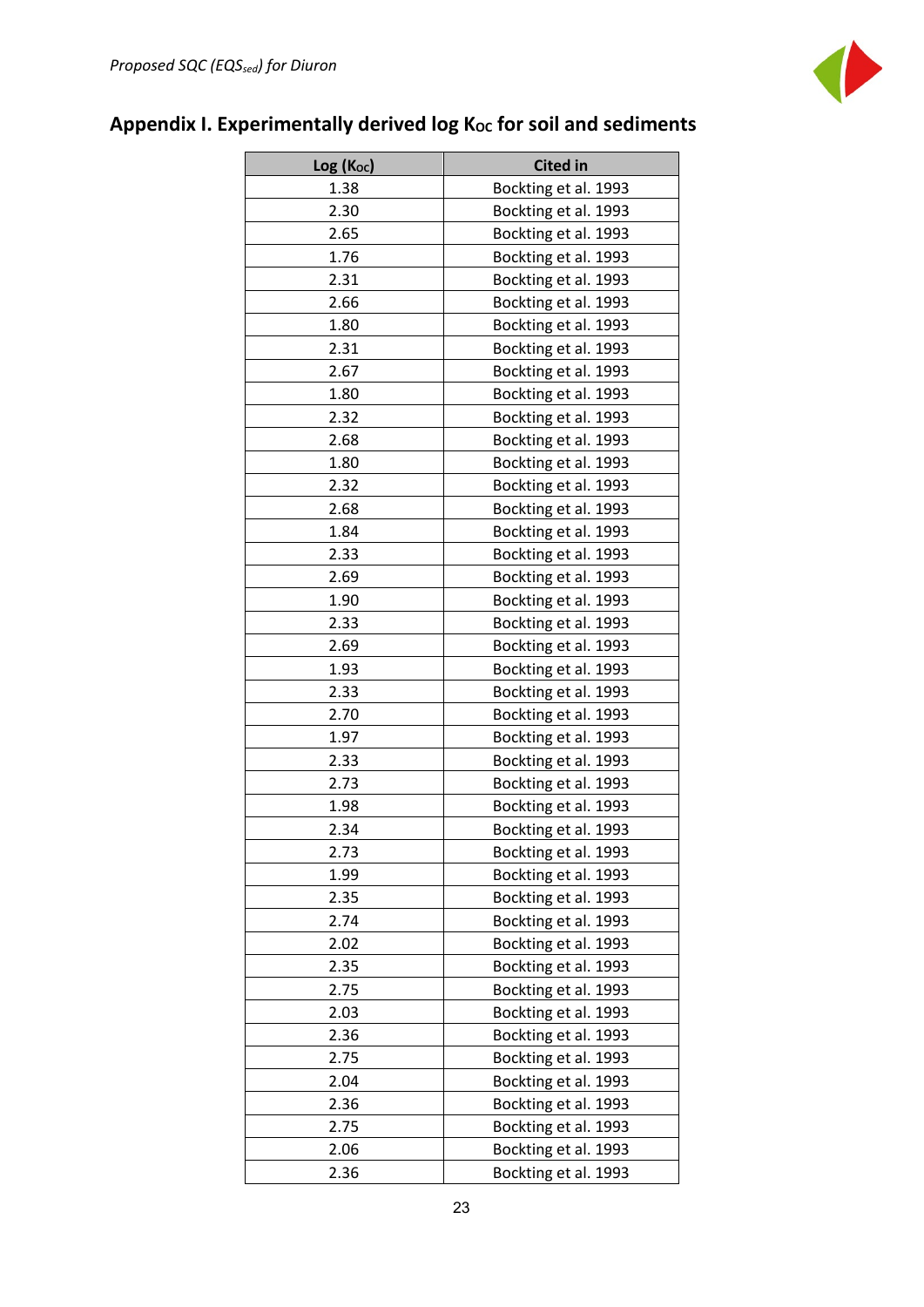

| $Log(K_{oc})$ | <b>Cited in</b>      |
|---------------|----------------------|
| 2.76          | Bockting et al. 1993 |
| 2.08          | Bockting et al. 1993 |
| 2.39          | Bockting et al. 1993 |
| 2.76          | Bockting et al. 1993 |
| 2.09          | Bockting et al. 1993 |
| 2.40          | Bockting et al. 1993 |
| 2.77          | Bockting et al. 1993 |
| 2.10          | Bockting et al. 1993 |
| 2.40          | Bockting et al. 1993 |
| 2.77          | Bockting et al. 1993 |
| 2.10          | Bockting et al. 1993 |
| 2.41          | Bockting et al. 1993 |
| 2.78          | Bockting et al. 1993 |
| 2.10          | Bockting et al. 1993 |
| 2.41          | Bockting et al. 1993 |
| 2.78          | Bockting et al. 1993 |
| 2.11          | Bockting et al. 1993 |
| 2.45          | Bockting et al. 1993 |
| 2.79          | Bockting et al. 1993 |
| 2.13          | Bockting et al. 1993 |
| 2.46          | Bockting et al. 1993 |
| 2.79          | Bockting et al. 1993 |
| 2.13          | Bockting et al. 1993 |
| 2.46          | Bockting et al. 1993 |
| 2.80          | Bockting et al. 1993 |
| 2.13          | Bockting et al. 1993 |
| 2.47          | Bockting et al. 1993 |
| 2.80          | Bockting et al. 1993 |
| 2.15          | Bockting et al. 1993 |
| 2.48          | Bockting et al. 1993 |
| 2.81          | Bockting et al. 1993 |
| 2.15          | Bockting et al. 1993 |
| 2.49          | Bockting et al. 1993 |
| 2.81          | Bockting et al. 1993 |
| 2.15          | Bockting et al. 1993 |
| 2.49          | Bockting et al. 1993 |
| 2.81          | Bockting et al. 1993 |
| 2.16          | Bockting et al. 1993 |
| 2.49          | Bockting et al. 1993 |
| 2.81          | Bockting et al. 1993 |
| 2.16          | Bockting et al. 1993 |
| 2.50          | Bockting et al. 1993 |
| 2.82          | Bockting et al. 1993 |
| 2.17          | Bockting et al. 1993 |
| 2.51          | Bockting et al. 1993 |
| 2.83          | Bockting et al. 1993 |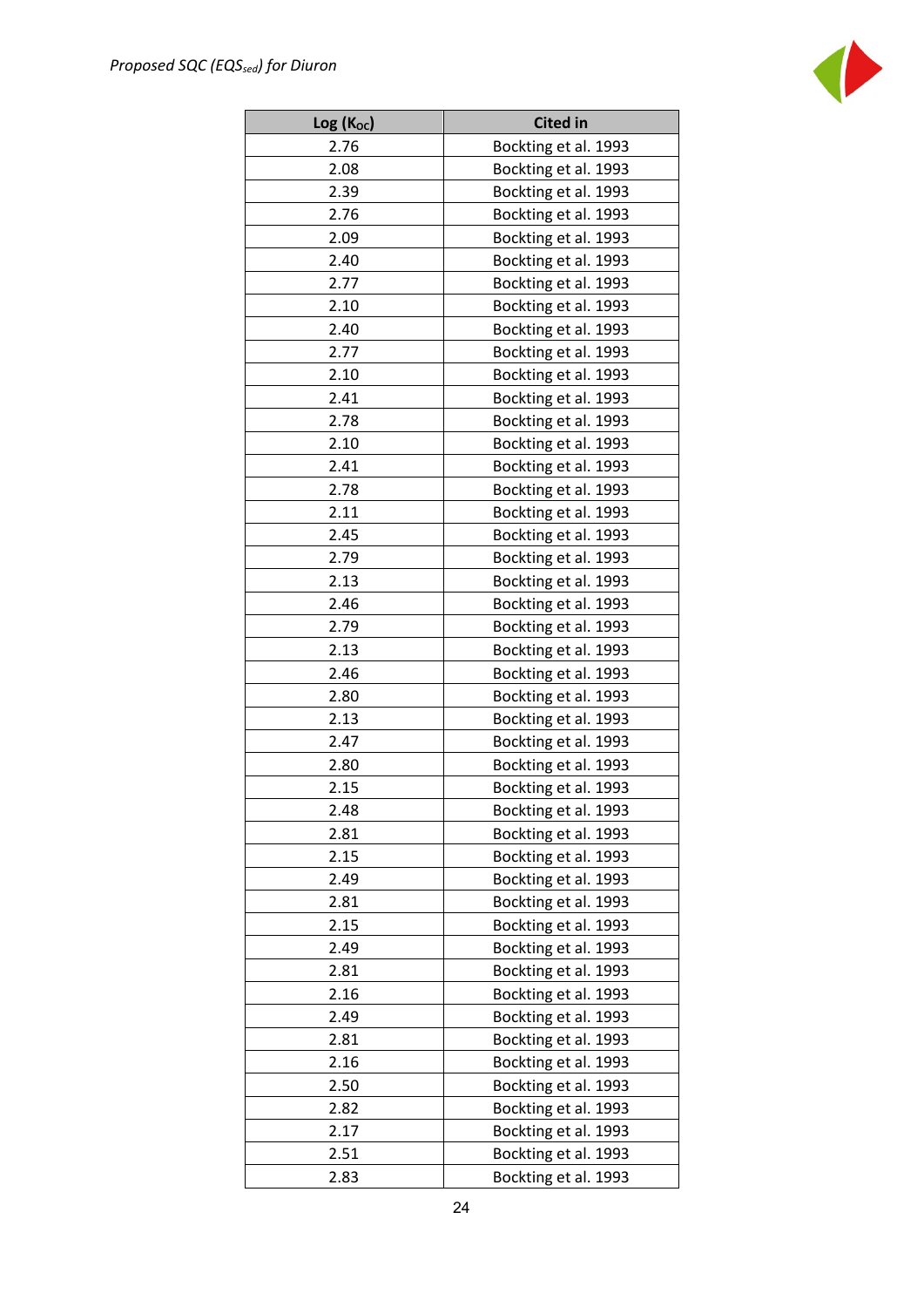

| Log (Koc) | <b>Cited in</b>      |
|-----------|----------------------|
| 2.18      | Bockting et al. 1993 |
| 2.51      | Bockting et al. 1993 |
| 2.85      | Bockting et al. 1993 |
| 2.19      | Bockting et al. 1993 |
| 2.52      | Bockting et al. 1993 |
| 2.85      | Bockting et al. 1993 |
| 2.19      | Bockting et al. 1993 |
| 2.52      | Bockting et al. 1993 |
| 2.85      | Bockting et al. 1993 |
| 2.19      | Bockting et al. 1993 |
| 2.52      | Bockting et al. 1993 |
| 2.86      | Bockting et al. 1993 |
| 2.20      | Bockting et al. 1993 |
| 2.53      | Bockting et al. 1993 |
| 2.86      | Bockting et al. 1993 |
| 2.21      | Bockting et al. 1993 |
| 2.56      | Bockting et al. 1993 |
| 2.86      | Bockting et al. 1993 |
| 2.21      | Bockting et al. 1993 |
| 2.56      | Bockting et al. 1993 |
| 2.87      | Bockting et al. 1993 |
| 2.21      | Bockting et al. 1993 |
| 2.56      | Bockting et al. 1993 |
| 2.87      | Bockting et al. 1993 |
| 2.21      | Bockting et al. 1993 |
| 2.56      | Bockting et al. 1993 |
| 2.87      | Bockting et al. 1993 |
| 2.22      | Bockting et al. 1993 |
| 2.58      | Bockting et al. 1993 |
| 2.88      | Bockting et al. 1993 |
| 2.22      | Bockting et al. 1993 |
| 2.59      | Bockting et al. 1993 |
| 2.93      | Bockting et al. 1993 |
| 2.22      | Bockting et al. 1993 |
| 2.59      | Bockting et al. 1993 |
| 2.93      | Bockting et al. 1993 |
| 2.23      | Bockting et al. 1993 |
| 2.59      | Bockting et al. 1993 |
| 2.94      | Bockting et al. 1993 |
| 2.23      | Bockting et al. 1993 |
| 2.59      | Bockting et al. 1993 |
| 2.94      | Bockting et al. 1993 |
| 2.23      | Bockting et al. 1993 |
| 2.60      | Bockting et al. 1993 |
| 2.96      | Bockting et al. 1993 |
| 2.25      | Bockting et al. 1993 |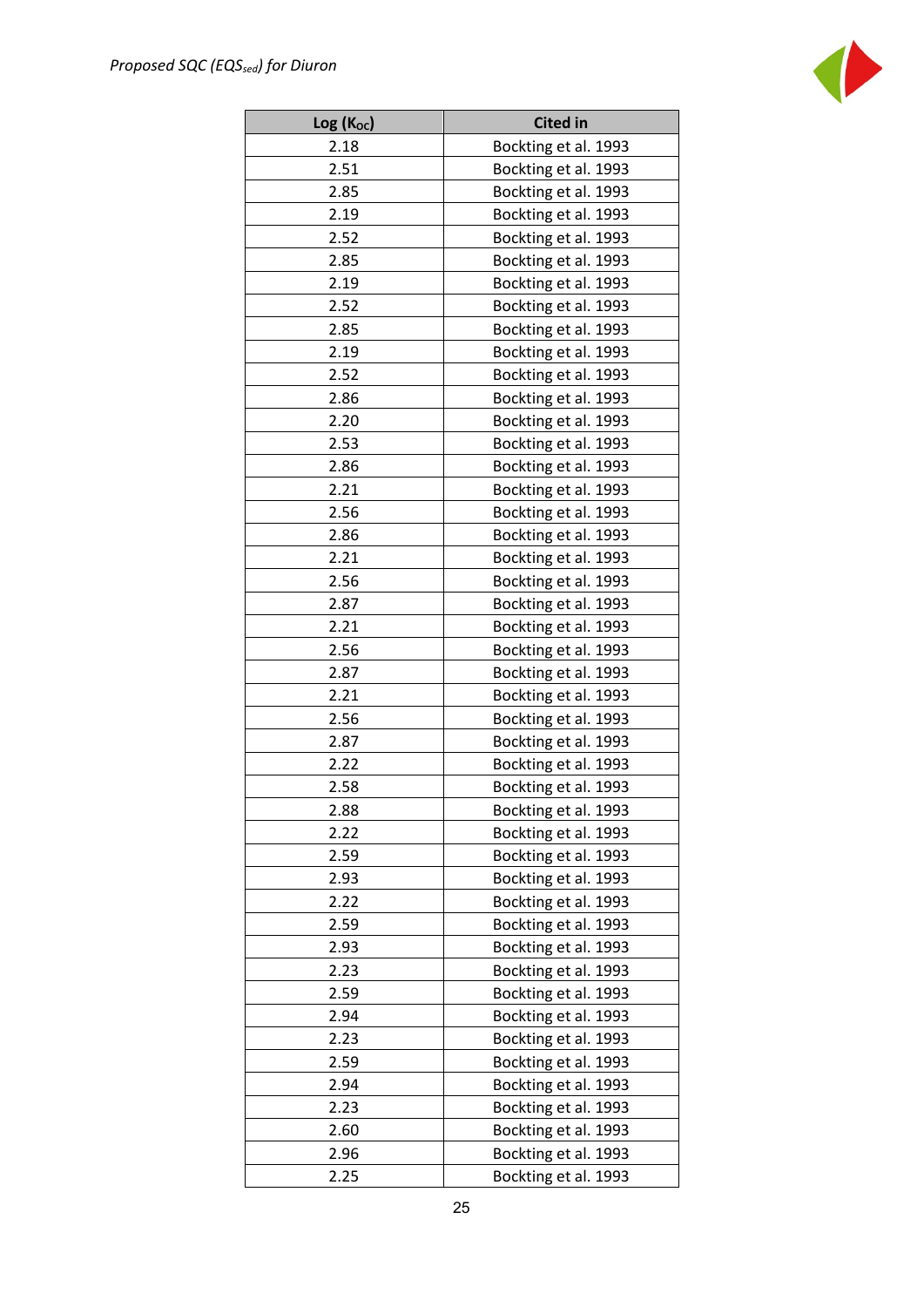

| Log (Koc) | <b>Cited in</b>           |
|-----------|---------------------------|
| 2.61      | Bockting et al. 1993      |
| 3.00      | Bockting et al. 1993      |
| 2.26      | Bockting et al. 1993      |
| 2.63      | Bockting et al. 1993      |
| 3.00      | Bockting et al. 1993      |
| 2.27      | Bockting et al. 1993      |
| 2.63      | Bockting et al. 1993      |
| 3.06      | Bockting et al. 1993      |
| 2.27      | Bockting et al. 1993      |
| 2.64      | Bockting et al. 1993      |
| 3.08      | Bockting et al. 1993      |
| 2.27      | Bockting et al. 1993      |
| 2.64      | Bockting et al. 1993      |
| 3.14      | Bockting et al. 1993      |
| 2.30      | Bockting et al. 1993      |
| 2.65      | Bockting et al. 1993      |
| 3.24      | Bockting et al. 1993      |
| 2.57      | Crommentuijin et al. 1997 |
| 2.54      | Crommentuijin et al. 1997 |
| 2.95      | Crommentuijin et al. 1997 |
| 2.89      | Crommentuijin et al. 1997 |
| 2.21      | Crommentuijin et al. 1997 |
| 2.44      | Crommentuijin et al. 1997 |
| 2.91      | Crommentuijin et al. 1997 |
| 2.27      | Crommentuijin et al. 1997 |
| 2.16      | Crommentuijin et al. 1997 |
| 2.93      | Crommentuijin et al. 1997 |
| 3.03      | Crommentuijin et al. 1997 |
| 2.37      | Crommentuijin et al. 1997 |
| 2.23      | Crommentuijin et al. 1997 |
| 3.16      | Crommentuijin et al. 1997 |
| 3.22      | Crommentuijin et al. 1997 |
| 3.19      | Crommentuijin et al. 1997 |
| 3.16      | Crommentuijin et al. 1997 |
| 3.16      | Crommentuijin et al. 1997 |
| 3.18      | Crommentuijin et al. 1997 |
| 2.50      | Crommentuijin et al. 1997 |
| 2.59      | Crommentuijin et al. 1997 |
| 3.00      | Crommentuijin et al. 1997 |
| 2.83      | Crommentuijin et al. 1997 |
| 2.66      | Crommentuijin et al. 1997 |
| 2.68      | Crommentuijin et al. 1997 |
| 2.66      | Crommentuijin et al. 1997 |
| 2.64      | Crommentuijin et al. 1997 |
| 2.87      | Crommentuijin et al. 1997 |
| 2.98      | Crommentuijin et al. 1997 |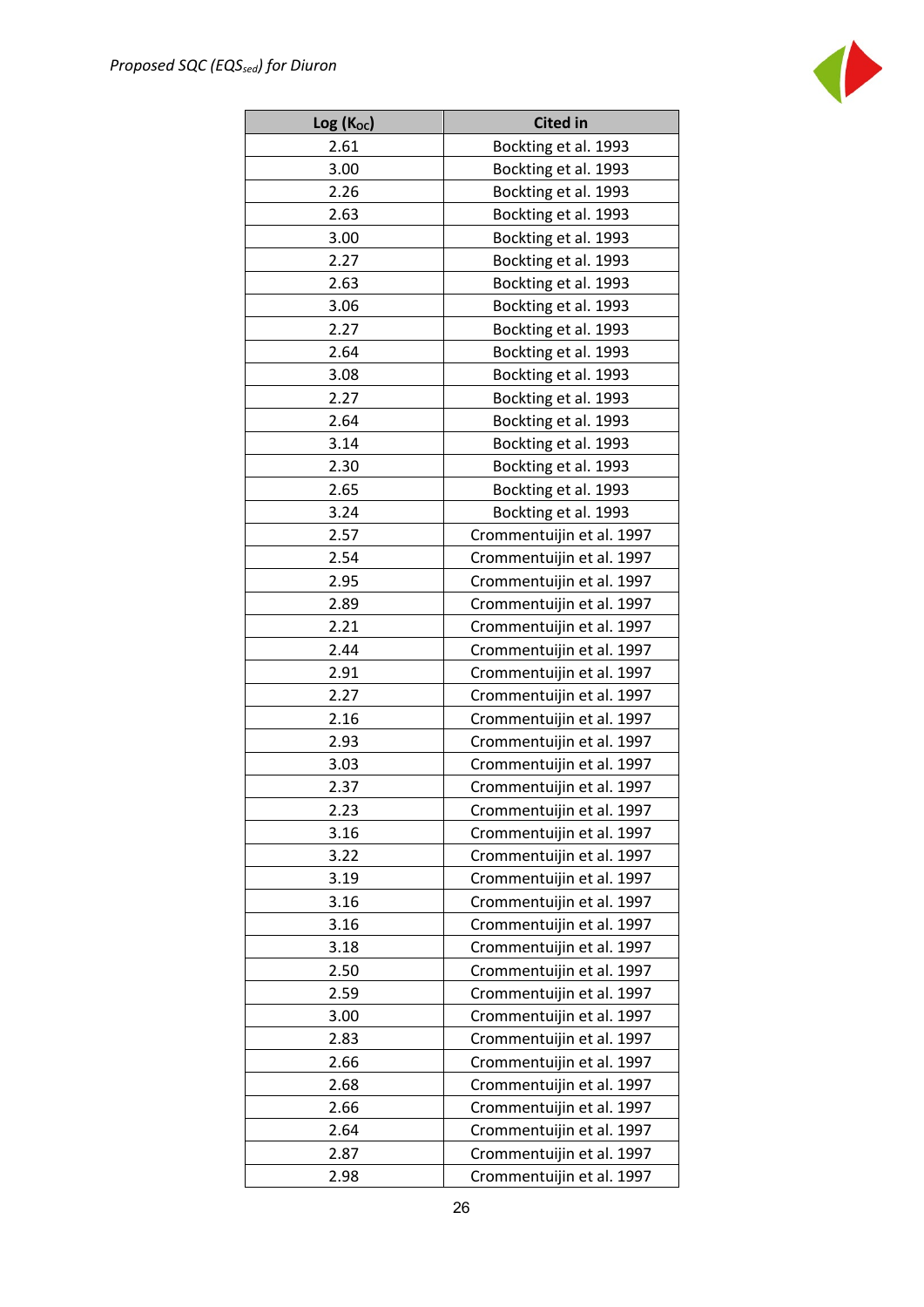

| $Log(K_{oc})$ | <b>Cited in</b>           |  |  |  |  |  |
|---------------|---------------------------|--|--|--|--|--|
| 2.88          | Crommentuijin et al. 1997 |  |  |  |  |  |
| 2.67          | Crommentuijin et al. 1997 |  |  |  |  |  |
| 3.18          | Crommentuijin et al. 1997 |  |  |  |  |  |
| 3.16          | Crommentuijin et al. 1997 |  |  |  |  |  |
| 3.08          | Crommentuijin et al. 1997 |  |  |  |  |  |
| 2.68          | Crommentuijin et al. 1997 |  |  |  |  |  |
| 3.23          | Crommentuijin et al. 1997 |  |  |  |  |  |
| 3.75          | Crommentuijin et al. 1997 |  |  |  |  |  |
| 3.34          | Crommentuijin et al. 1997 |  |  |  |  |  |
| 3.19          | Crommentuijin et al. 1997 |  |  |  |  |  |
| 3.56          | Crommentuijin et al. 1997 |  |  |  |  |  |
| 2.95          | Crommentuijin et al. 1997 |  |  |  |  |  |
| 2.65          | Wang and Keller 2009      |  |  |  |  |  |
| 2.52          | Wang and Keller 2009      |  |  |  |  |  |
| 2.58          | Wang and Keller 2009      |  |  |  |  |  |
| 2.53          | Wang and Keller 2009      |  |  |  |  |  |
| 2.60          | Wang and Keller 2009      |  |  |  |  |  |
| 3.13          | Wang and Keller 2009      |  |  |  |  |  |
| 2.73          | Wang and Keller 2009      |  |  |  |  |  |
| 2.39          | Wang and Keller 2009      |  |  |  |  |  |
| 2.45          | Wang and Keller 2009      |  |  |  |  |  |
| 3.17          | Wang and Keller 2009      |  |  |  |  |  |
| 2.34          | Wang and Keller 2009      |  |  |  |  |  |
| 2.68          | Wang and Keller 2009      |  |  |  |  |  |
| 2.90          | Wang and Keller 2009      |  |  |  |  |  |
| 2.62          | Wang and Keller 2009      |  |  |  |  |  |
| 2.73          | Wang and Keller 2009      |  |  |  |  |  |
| 2.67          | Wang and Keller 2009      |  |  |  |  |  |
| 2.33          | Wang and Keller 2009      |  |  |  |  |  |
| 2.53          | Wang and Keller 2009      |  |  |  |  |  |
| 2.82          | Wang and Keller 2009      |  |  |  |  |  |
| 2.67          | Wang and Keller 2009      |  |  |  |  |  |
| 2.94          | Mackay et al. 2006        |  |  |  |  |  |
| 2.68          | Mackay et al. 2006        |  |  |  |  |  |
| 3.03          | Mackay et al. 2006        |  |  |  |  |  |
| 2.82          | Mackay et al. 2006        |  |  |  |  |  |
| 2.66          | APVMA 2011                |  |  |  |  |  |
| 2.62          | <b>APVMA 2011</b>         |  |  |  |  |  |
| 2.76          | <b>APVMA 2011</b>         |  |  |  |  |  |
| 2.69          | APVMA 2011                |  |  |  |  |  |
| 2.41          | estimated from Kow        |  |  |  |  |  |
| 2.54          | geometric mean            |  |  |  |  |  |
| 223           | Number of data            |  |  |  |  |  |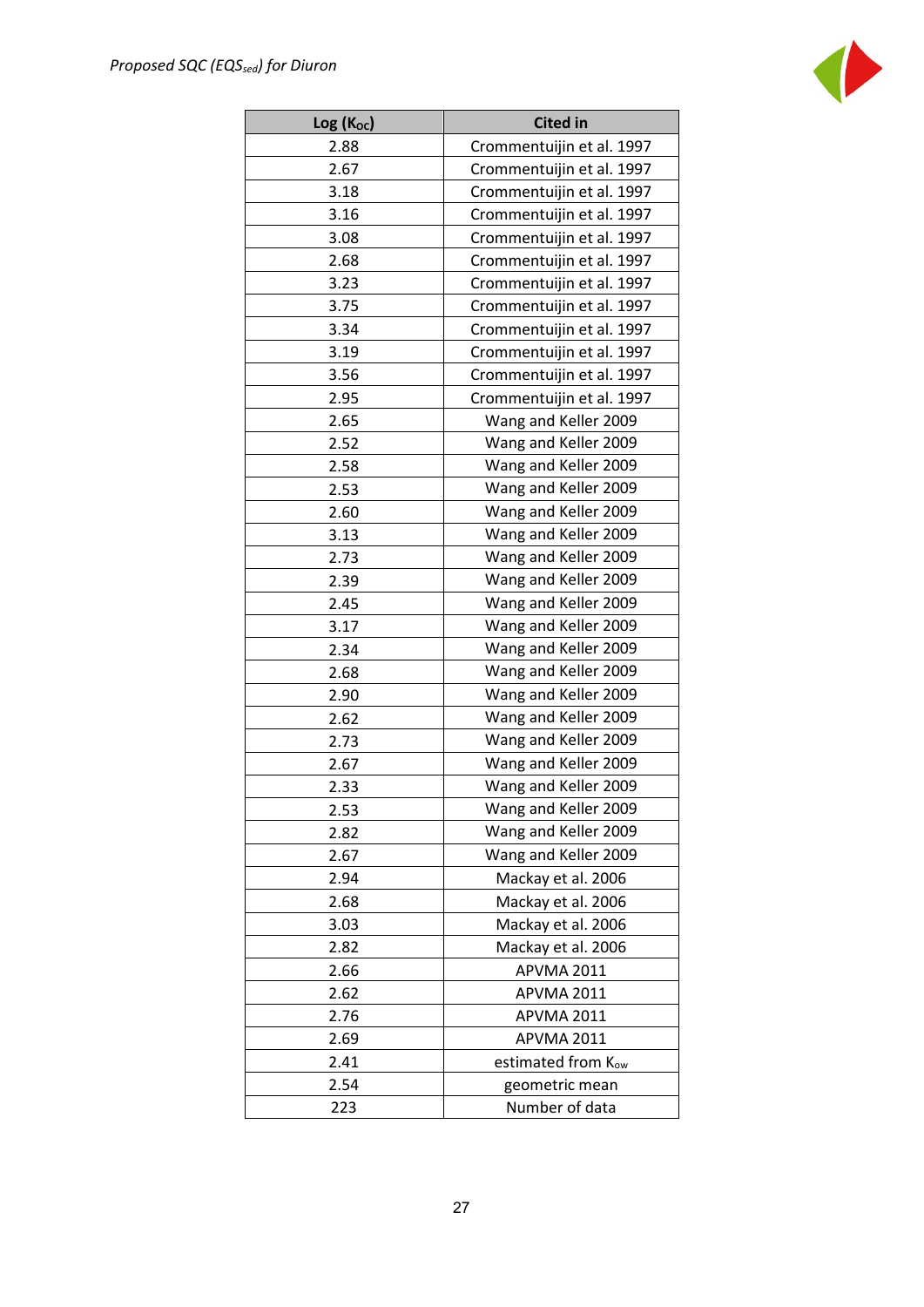

# **Appendix II. Effect data on benthic organisms exposed through the dissolved phase**

*Summary of effect data available for benthic organisms exposed through the water phase to diuron (spiked water) as in Ecotox Centre dossier. Data assessed for reliability but considered not relevant for the derivation of EQSsed.*

<span id="page-28-0"></span>

| Group      | <b>Species</b>                           | <b>Test compound</b>    | <b>Administration of</b><br>tested substance | Endpoint                                           | <b>Test</b><br>duration | <b>Effect</b><br>concentration | Value<br>[ $\mu$ g /L] | Nominal/<br>measured exposure<br>concentration              | <b>Comments</b>                               | Validity | Reference          |
|------------|------------------------------------------|-------------------------|----------------------------------------------|----------------------------------------------------|-------------------------|--------------------------------|------------------------|-------------------------------------------------------------|-----------------------------------------------|----------|--------------------|
| Algae      | Craticula<br>accomoda                    | Diuron<br>99.5 % purity | Spiked water                                 | Growth inhibition,<br>measured as<br>chlorophyll a | 96 h                    | EC10                           | 185                    | Not stated, but measured<br>concentrations > 80%<br>nominal | Benthic growth mode                           | R4       | Larras et al. 2013 |
| Algae      | Sellaphora<br>minima                     | Diuron 99.5 %<br>purity | Spiked water                                 | Growth inhibition,<br>measured as<br>chlorophyll a | 96 h                    | EC10                           | 693                    | Not stated, but measured<br>concentrations > 80%<br>nominal | Benthic growth mode                           | R4       | Larras et al. 2013 |
| Algae      | Mayamaea<br>fossalis                     | Diuron 99.5 %<br>purity | Spiked water                                 | Growth inhibition,<br>measured as<br>chlorophyll a | 96 h                    | EC10                           | 91                     | Not stated, but measured<br>concentrations > 80%<br>nominal | Benthic growth mode                           | R4       | Larras et al. 2013 |
| Algae      | Encyonema<br>silesiacum                  | Diuron 99.5 %<br>purity | Spiked water                                 | Growth inhibition,<br>measured as<br>chlorophyll a | 96 h                    | EC10                           | 90                     | Not stated, but measured<br>concentrations > 80%<br>nominal | Benthic growth mode                           | R4       | Larras et al. 2013 |
| Algae      | Gomphonema<br>parvulum                   | Diuron 99.5 %<br>purity | Spiked water                                 | Growth inhibition.<br>measured as<br>chlorophyll a | 96 h                    | EC10                           | 53                     | Not stated, but measured<br>concentrations > 80%<br>nominal | Benthic growth mode                           | R4       | Larras et al. 2013 |
| Algae      | Fragilaria<br>capucina var<br>vaucheriae | Diuron 99.5 %<br>purity | Spiked water                                 | Growth inhibition,<br>measured as<br>chlorophyll a | 96 h                    | EC10                           | 21                     | Not stated, but measured<br>concentrations > 80%<br>nominal | Benthic growth mode                           | R4       | Larras et al. 2013 |
| Algae      | Ulnaria ulna                             | Diuron 99.5 %<br>purity | Spiked water                                 | Growth inhibition,<br>measured as<br>chlorophyll a | 96 h                    | EC10                           | 24                     | Not stated, but measured<br>concentrations > 80%<br>nominal | Benthic growth mode                           | R4       | Larras et al. 2013 |
| Algae      | Fragilaria<br>rumpens                    | Diuron 99.5 %<br>purity | Spiked water                                 | Growth inhibition.<br>measured as<br>chlorophyll a | 96 h                    | EC10                           | 0.76                   | Not stated, but measured<br>concentrations > 80%<br>nominal | Benthic growth mode                           | R4       | Larras et al. 2013 |
| Algae      | Nitzschia palea                          | Diuron 99.5 %<br>purity | Spiked water                                 | Growth inhibition,<br>measured as<br>chlorophyll a | 96 h                    | EC10                           | 380                    | Not stated, but measured<br>concentrations > 80%<br>nominal | Benthic growth mode                           | R4       | Larras et al. 2013 |
| Algae      | Achnanthidium<br>minutissimum            | Diuron 99.5 %<br>purity | Spiked water                                 | Growth inhibition,<br>measured as<br>chlorophyll a | 96 h                    | EC10                           | 45                     | Not stated, but measured<br>concentrations > 80%<br>nominal | Benthic growth mode                           | R4       | Larras et al. 2013 |
| Algae      | Cyclotella<br>meneghiniana               | Diuron 99.5 %<br>purity | Spiked water                                 | Growth inhibition,<br>measured as<br>chlorophyll a | 96 h                    | EC10                           | 27                     | Not stated, but measured<br>concentrations > 80%<br>nominal | Benthic growth mode                           | R4       | Larras et al. 2013 |
| Algae      | Raphidocelis<br>subcapitata              | Diuron 99.5 %<br>purity | Spiked water                                 | Growth inhibition.<br>measured as cell<br>yield    | 72 h                    | <b>NOEC</b>                    | 9.4                    | Measured                                                    | Growth as algal beads 4%<br>alginate          | R2       | Zhang et al. 2012  |
| Insect     | Chironomus<br>riparius                   | Diuron 79.2% purity     | Spiked water                                 | Mortality                                          | 21 d                    | <b>NOEC</b>                    | >4000                  | <b>NA</b>                                                   | Considered "not well-<br>grounded" by EC 2005 | R4       | Cited in EC 2005   |
| Crustacean | Hyalella azteca                          | Diuron 79.2% purity     | Spiked water                                 | Mortality, growth                                  | 21 d                    | <b>NOEC</b>                    | $\geq 60$              | <b>NA</b>                                                   |                                               | R4       | Cited in EC 2005   |